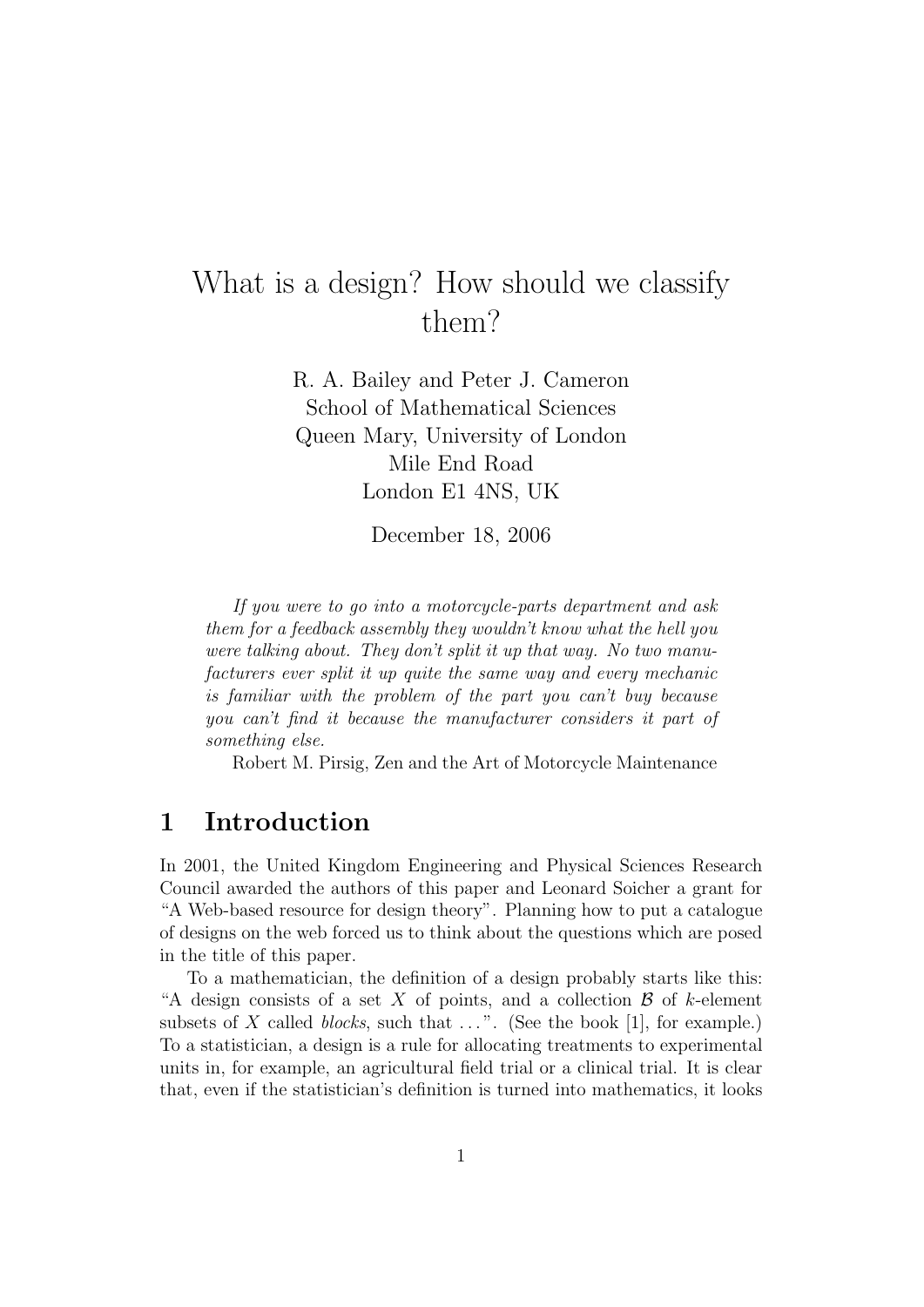quite different from the mathematician's definition, and is likely to be much more general.

Further thought shows that an experimental design is in some ways closer to the notion of a chamber system [33], a set carrying several partitions related in certain specified ways. The elements are the experimental units; they are partitioned according to the treatments allocated, and also according to "nuisance factors" which the experimenter must allow for, such as fields on different farms, or patients at different hospitals.

Many important chamber systems arise from geometries, so that the chambers are identified with maximal flags in the geometry [8]. In a similar way, a statistician's block design is often the chamber system arising from the mathematician's design (so that the experimental units correspond to incident point-block pairs, and the points to treatments, the blocks to nuisance factors).

There is a further point to note. The mathematician's conditions on a block design are exemplified by the definition of a t-design, in which the dots in the earlier definition say "every set of t points of X is contained in exactly  $\lambda$  blocks". A statistician calls a 2-design a "balanced incompleteblock design", and uses one if it exists, since such designs are best according to various optimality criteria. If, however, the parameters forced on the experimenter by the material available do not correspond to a 2-design, then a weaker condition could be imposed, and there are various choices about how to do this.

The purpose of this paper is to develop a classification scheme which covers as many as possible of the designs used or studied on either side of the divide. We could classify designs according to abstract concepts, according to convenient ways of representing them, or according to what they will be used for. We have tried to adopt a reasonable compromise between these three. Of course, there will have to be many sideways pointers within the classification.

### 2 Block designs

#### 2.1 What is a block design?

In the Design Theory Resource Server project [12], we adopted the initial compromise of dealing with block designs, while allowing the possibility of including other types later: see [5]. Block designs are the main common ground between mathematical and statistical approaches to designs; and many other types of design, such as Latin squares, can be efficiently represented as block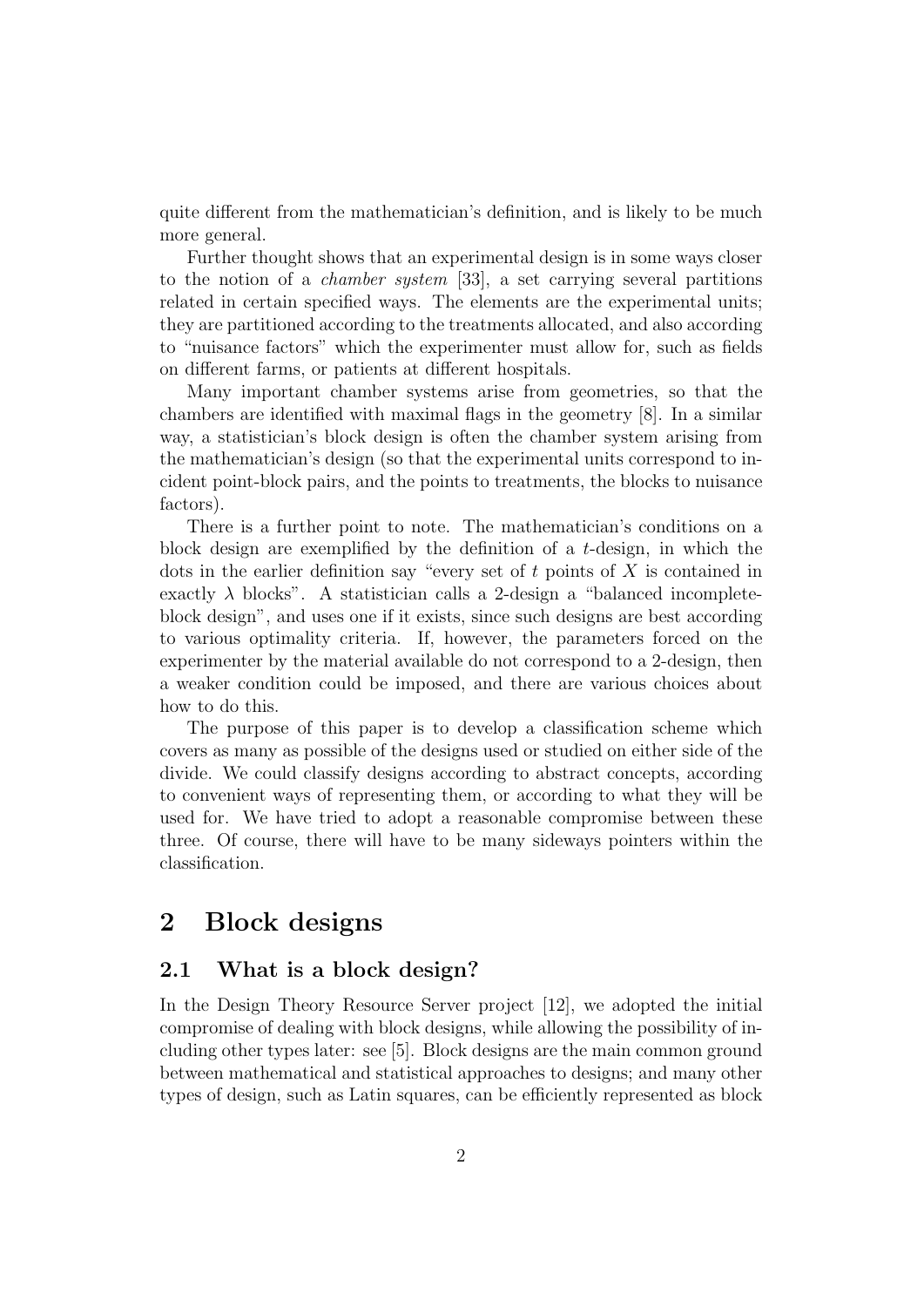designs.

At its origin in experimental design, a block design consists of a set of plots partitioned into blocks, together with an allocation of treatments to plots (that is, a function from the set of plots to the set of treatments). In other words, it is a set carrying a partition and a function.

The most important thing about the treatment function  $F$  is that it gives rise to another partition of the set of plots, two plots  $\alpha$  and  $\beta$  being in the same part if  $F(\alpha) = F(\beta)$ . So the second view of a block design is a set with two partitions. However, there is an asymmetry between the two partitions: the values of  $F$  (the names of the parts of the corresponding partition) matter—they are the treatments—while the names of the blocks do not.

A block design can be represented by its incidence graph, a bipartite multigraph whose vertices are the parts of the two partitions, where the multiplicity of the edge between the part A of the treatment partition and the part  $B$  of the block partition is the number of plots lying in both  $A$ and  $B$ . (Thus, there is no edge between  $A$  and  $B$  if no plot in block  $B$  gets treatment  $A$ .) This construction preserves the symmetry between the two partitions. However, it loses the individual plots, since two plots in the same block receiving the same treatment are now indistinguishable. However, if the design is binary (equivalently, if the multigraph is simple), the plots are just the edges of the graph.

The final representation, as a multiset of multisets, is the one most commonly used by mathematicians (though the multisets are usually sets). It restores the special role of the treatment partition. The 'points' of the design are the treatments (that is, the point set is one part of the bipartition of the graph). Each 'block' is now the multiset of neighbours of a vertex  $B$ in the other part of the bipartition; the multiplicity of a point is equal to the multiplicity of the edge joining it to  $B$ . Since the same multiset may occur more than once as a block, the blocks form a multiset of multisets in general. If the design is binary, then the blocks form a multiset of sets; and if in addition there are no 'repeated blocks', we have a set of sets.

The original definition of block design is a good starting point for the discussion of randomization and isomorphism. The statistician does not give the treatment function  $F$  directly to the experimenter. First (s) he *random*izes by choosing a random permutation  $q$  of the plots which preserves the partition into blocks. The design given to the experimenter is  $g \circ F$ . From the experimenter's point of view, it is the actual function (also called a plan or layout)  $g \circ F$  which is important: it specifies precisely that pig number 42 gets diet C and at some later date pig number 42 can be identified and weighed. But from the statistician's point of view, F and  $g \circ F$  are the same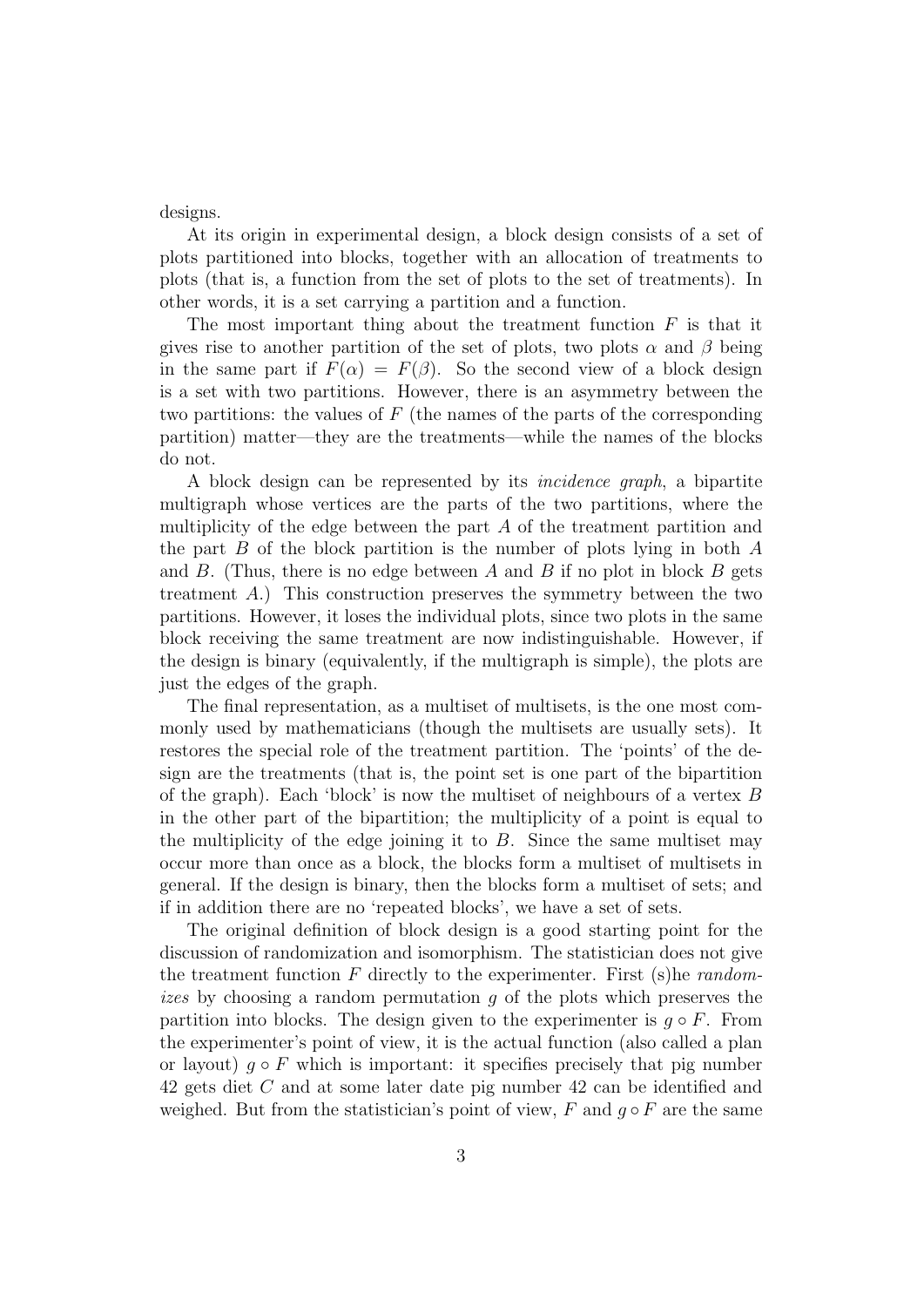design. That is, renaming the blocks, and renaming the plots within blocks, do change the plan but do not change the design.

On the other hand, a design  $F$  is *isomorphic* to a design  $F'$  if there is a bijection  $g'$  from the plots of the former to the plots of the latter which takes one block partition to the other, and a bijection  $h'$  from the former treatment set to the latter, such that  $F \circ h' = g' \circ F'$ . Thus if h is a permutation of the treatments of the first design then  $F \circ h$  is isomorphic to F but may not be the same as F.

If we view a block design as a bipartite graph, the asymmetry is now very clear. We are allowed to rename the vertices which represent blocks but we are not allowed to rename the vertices which represent treatments.

The view as a multiset of multisets seems to be the most economical view that captures the idea of sameness while allowing isomorphisms to be represented as bijections between relatively small sets (just the sets of treatments).

#### 2.2 Classification of block designs

Our classification of block designs is outlined in Diagram B. Here  $v$  denotes the number of points (treatments) and  $b$  the number of blocks. The first division is into designs that are binary and those that are not. Although we need to be aware of the theory for non-binary block designs, we probably do not need to classify them, because usually they are made in a fairly obvious way from binary designs, for example by adding a complete block to each block, or by doubling up important treatments.

A binary block design is proper if each each block contains a fixed number k of points (or treatments), and is equireplicate if each point is contained in a fixed number  $r$  of blocks. We have split binary designs according to whether or not  $r$  and  $k$  are both constant: in the former case, combinatorial and statistical properties tend to agree, while in the latter case they do not. We need to be careful and generous with terminology here: what the statistician calls an equireplicate proper design a hypergraph theorist calls a regular uniform hypergraph and a combinatorial design theorist calls a 1-design.

We have further split 1-designs into those that are balanced and those that are not. Here *balanced* means a *t*-design for some t with  $t \geq 2$ . Recall that, in a  $t-(v, k, \lambda)$  design, there are v points and b blocks of size k, and any set of t points is contained in exactly  $\lambda$  blocks. The widely-used name 't-design' was introduced in print by Hughes [17], although he claims that it was his colleague D. G. Higman who suggested '2-design'.

Within balanced designs, the distinctions between  $\lambda = 1$  (Steiner systems) and  $\lambda > 1$  is important. For  $t = 2$ , so is the distinction between square and non-square designs. We follow Hughes and Piper [18] in calling a block design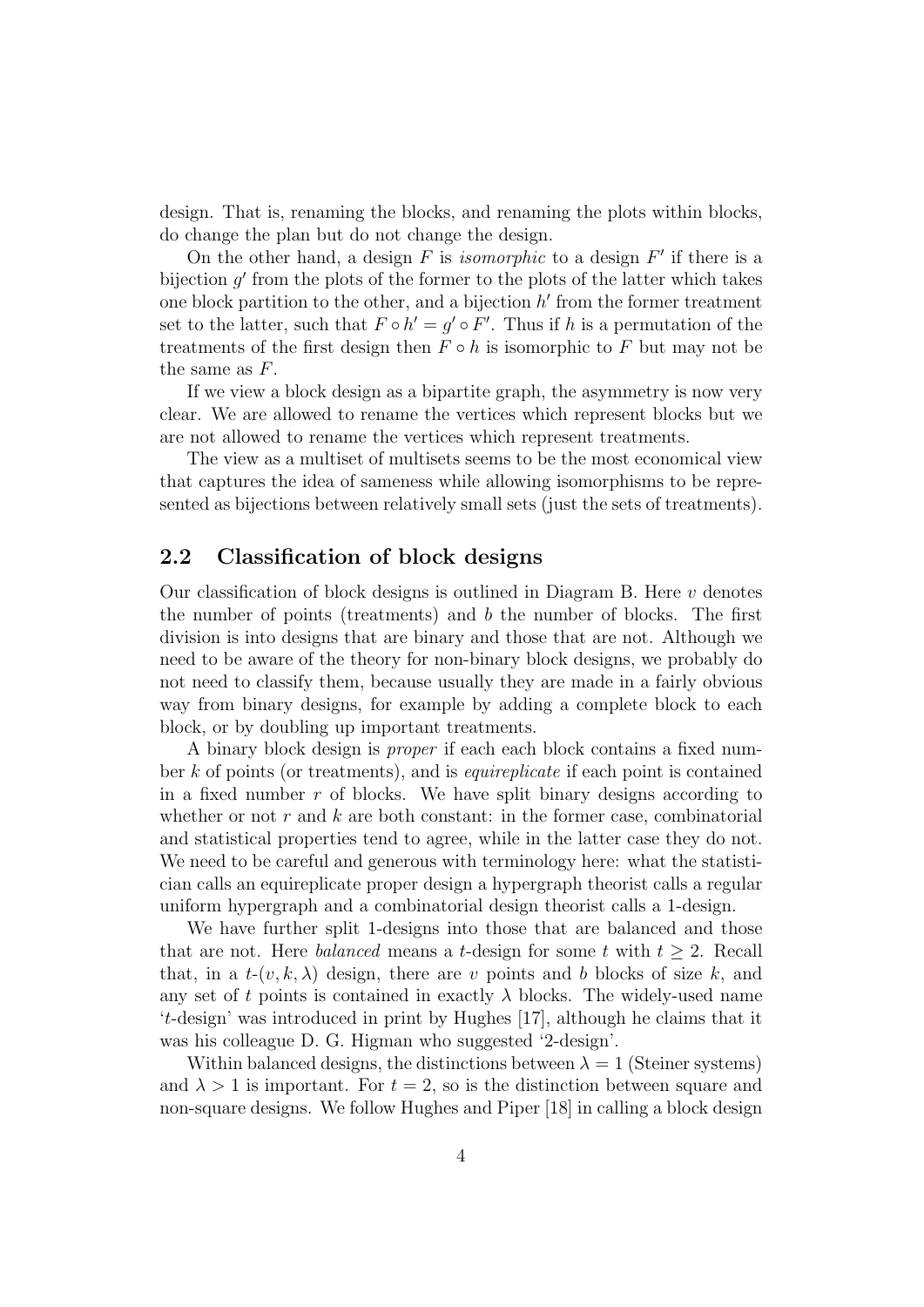

Diagram B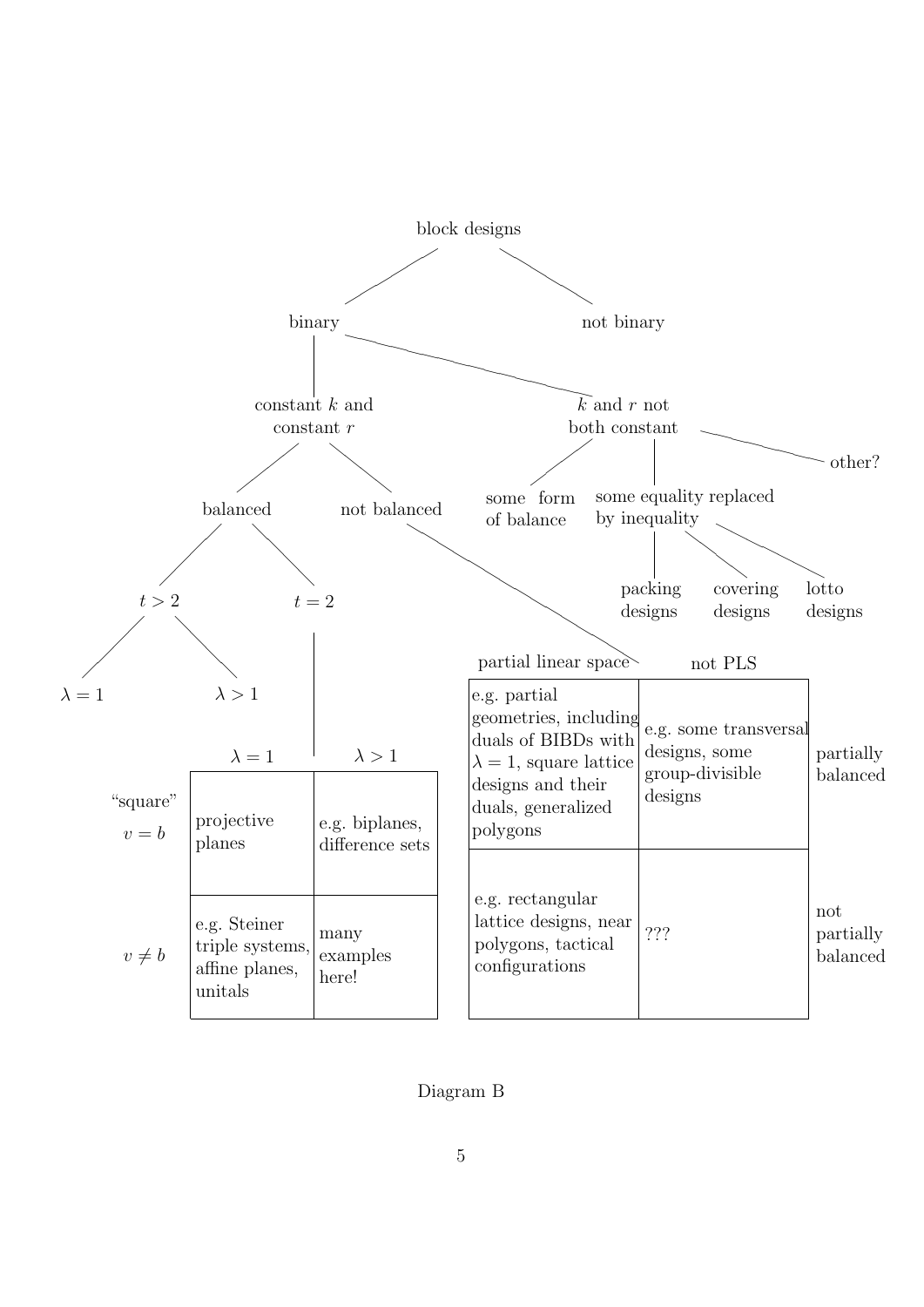square if it has the same number of points as blocks. Square designs are also referred to as "symmetric", though no symmetry between points and blocks is implied. Note that only trivial t-designs with  $t > 2$  can be square. A square 2-design with  $\lambda = 1$  is a projective plane.

For the non-balanced case, the range of designs which have been studied is much larger. Among these which have been studied are:

- Partially balanced designs, those for which there is an association scheme [4] on the set of points such that the concurrence of a pair of points (the number of blocks containing the two points) depends only on the associate class containing them. This class includes many which are important in finite geometry, such as generalized polygons, partial geometries, and partial geometric designs. See [11, Chapters IV.21, IV.34], [7], and many other references.
- Partial linear spaces, those for which any two points are incident with at most one block. This class overlaps with the first in that it includes generalized polygons and partial geometries; it also contains tactical configurations [11, Chapter IV.6] and SOMAs (simple orthogonal multi-arrays) [32], though the latter have more structure and are better classified elsewhere. Also, partial linear spaces are more general objects; there is no reason to assume that  $r$  and  $k$  are constant for such designs.

We have cross-classified the designs according to whether or not they have one or other of these two features.

Finally, we come to the situation where  $r$  and  $k$  are not assumed constant. Here we can do little more than point to some interesting classes. Among these are:

- Designs with some form of balance, such as pairwise balance [1, Section 1.4], variance balance [19, Chapter 2], or efficiency balance [19, Chapter 2], or designs which satisfy some variant of group-divisibility: see [4, Section 1.1] and [1, Section 4.7].
- Designs in which some equality holding in t-designs is replaced by an inequality, especially those which are extremal. Among these are packing and covering designs, those in which any t points are contained in at most (resp. at least)  $\lambda$  blocks, which could be regarded as "approximations" to t-designs: see [11, Chapters IV.8, IV.33] and [21]. More generally, lotto designs [22] fit here.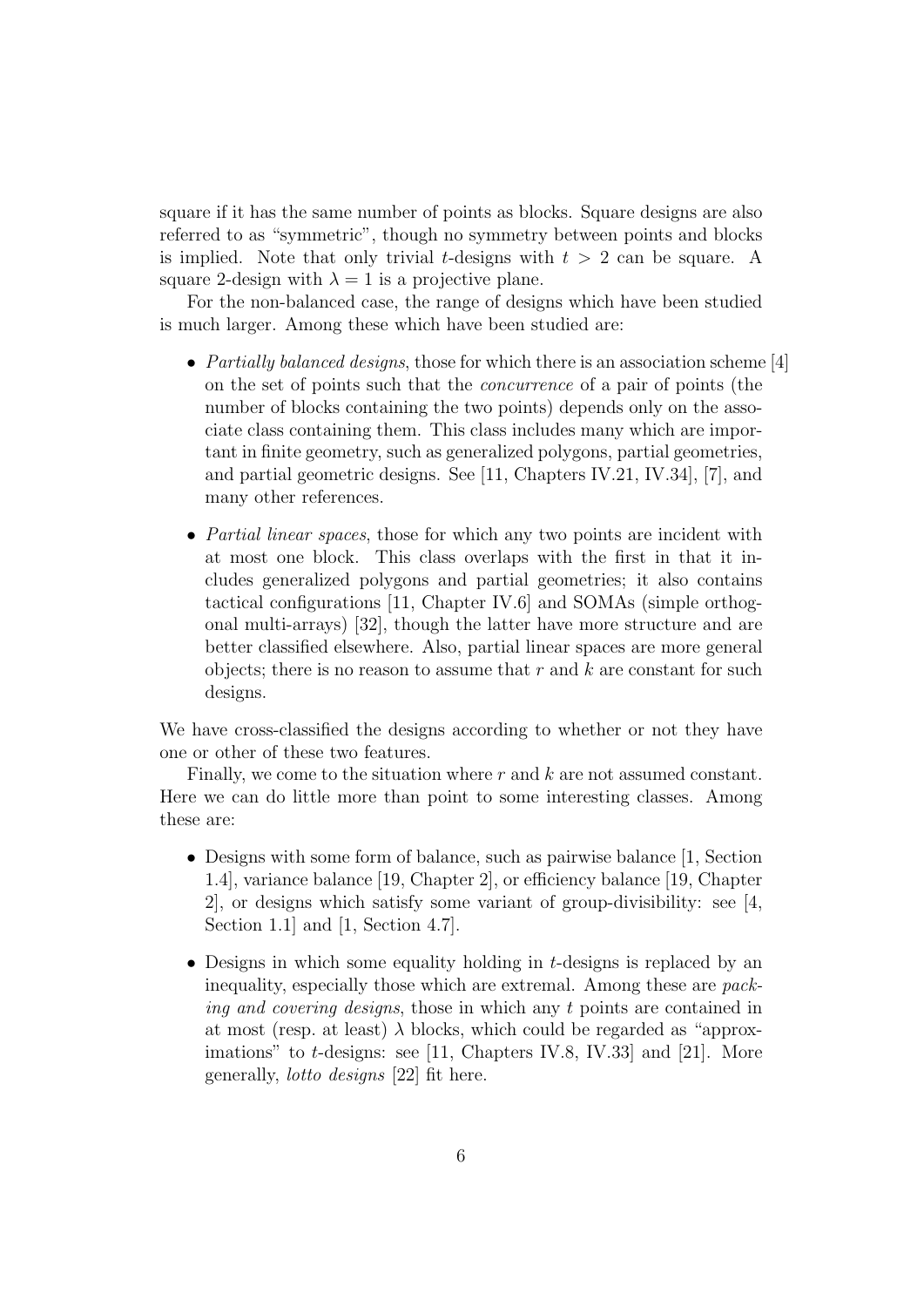In general, these structures are more often regarded as hypergraphs or set systems than as designs.

The various 'balance' attributes which interest the pure mathematician contrast with those of efficiency and optimality which interest a statistician. For a binary, proper design with block size  $k$ , the *information matrix* is equal to  $R-k^{-1}\Lambda$ , where  $\Lambda$  is the matrix of concurrences and R the diagonal matrix of replications. Most optimality criteria are convex symmetric functions of the eigenvalues of this matrix, excluding the zero eigenvalue on the all-1 vector. See [31] for details.

### 3 Towards a classification

#### 3.1 More general designs

Our general classification starts in Diagram A. The first dichotomy has been introduced in Section 2.1: between two or more sets with incidence relations between them, and a single set with partitions or functions defined on it.

The distinction between partitions and functions is that the values of the function matter. For example, a design for five varieties of sunflower is probably equally good no matter what the varieties are, but for a design to fit a polynomial model for response to quantity  $x$  of chemical then you need to choose which quantities  $x$  to use; this choice is part of the design.

The 'functions' leaf of this tree leads to designs for continuous variables. Although there is a considerable body of research on such designs (see [2, 30]), we do not consider them any further in this paper.

The 'partitions' branch is split according to the number of partitions on the set. A set with two partitions is essentially a block design, as discussed in Section 2.1. Three or more partitions give many more possibilities, some of which are touched on in Section 4 and Diagram C.

The 'incidence' branch in split into families of sets and multipartite graphs. Each of these has one branch leading to block designs, as discussed in Section 2.1. The other three are described below.

#### 3.2 A note on diagrams

Diagrams are used to describe chamber systems and geometries [8], and in this paper we will use diagrams to represent designs in both the incidence and partition settings. However, we must make clear that the diagrams mean quite different things.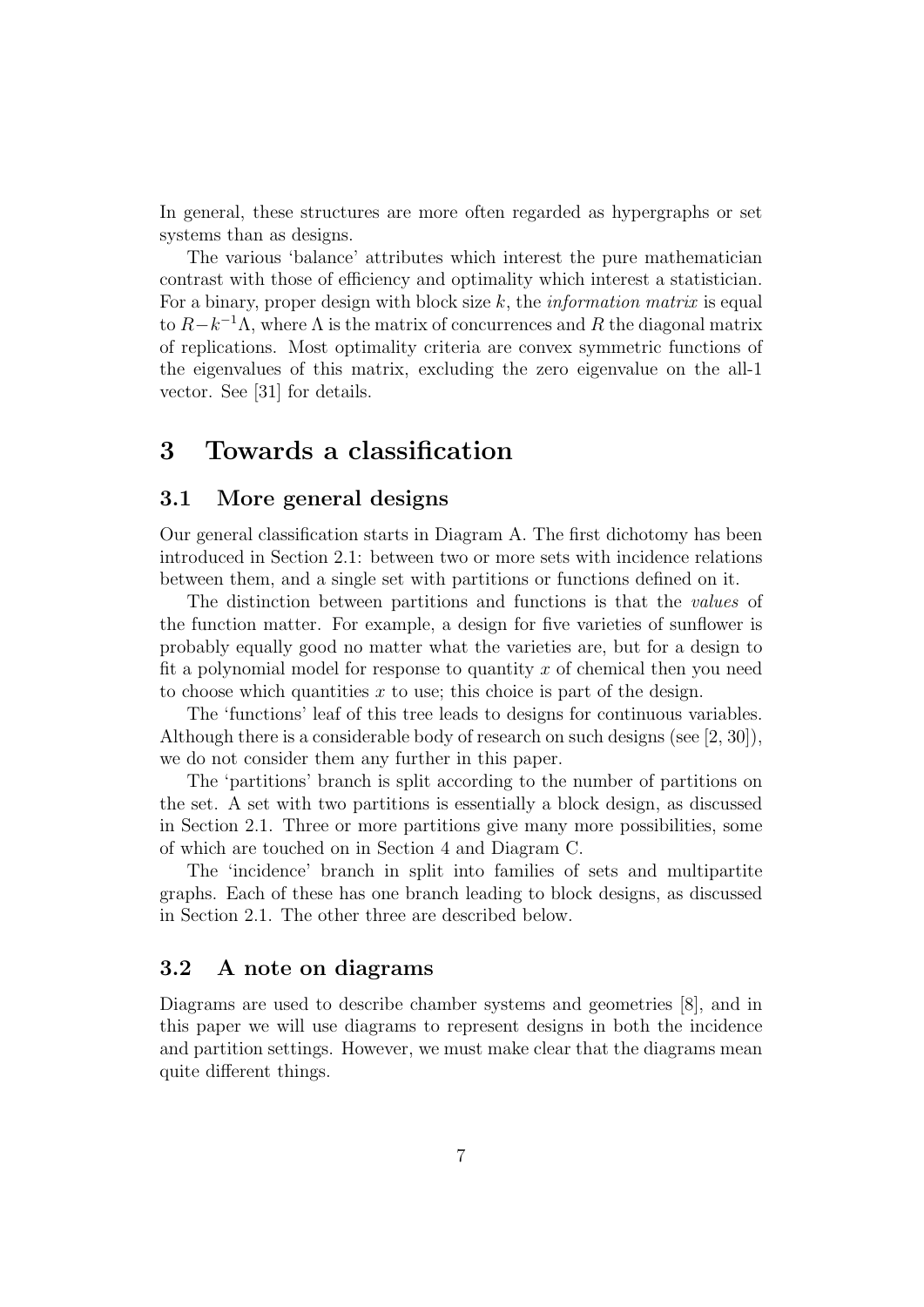

Diagram A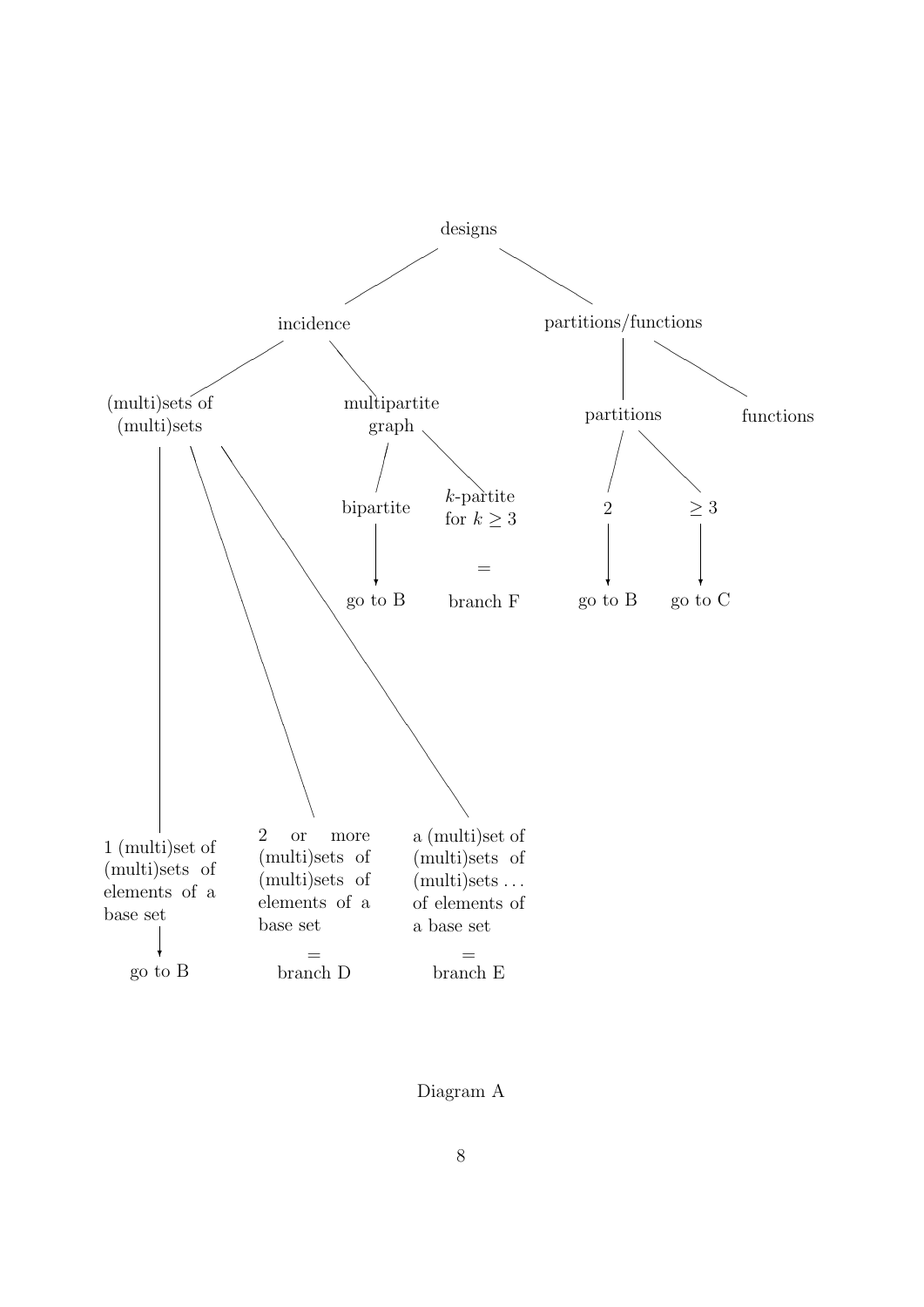When we have a family of sets with an incidence relation between each pair of sets, we represent the design by a diagram in which the nodes represent the sets in the family, and the label on the edge joining two nodes represents the type of design formed by the incidence structure made up of these two sets only. Similarly, if a design is represented by a family of partitions of a set, we represent it by a diagram in which the vertices correspond to partitions, and the label on the edge joining two vertices represents the type of design formed by just these two partitions. We call these diagrams global diagrams.

The diagrams representing a Buekenhout geometry or a chamber system will be called *local diagrams*. Their definition is more subtle, and will be described briefly when we describe these structures.

We will attempt to distinguish the two types of diagram by using solid circles for nodes of global diagrams, and open circles for nodes of local diagrams.

#### 3.3 Designs with several kinds of block

Branch D is like block designs except that there are two or more types of block but all are sub(multi)sets of the same base set. Examples include affine and projective geometry (blocks are lines, planes etc), rectangular lattice designs for  $n(n-1)$  treatments (the subsets are spokes and fans, see [6]), and the sort of algebraic geometry where lines and conics (or more general algebraic varieties) count as blocks. Group-divisible designs can be included here: the subsets are blocks and groups. One *could* consider resolved block designs in this branch, with one type of block for each replicate, but they probably are more conveniently handled in the next branch.

Graph decompositions [11, Chapter IV.22] fit into this branch. A decomposition of a complete graph into copies of a fixed graph G can be regarded as a set (the set of edges of the complete graph) with two families of subsets: the stars (these define the complete graph structure), and the copies of  $G$ .

#### 3.4 Iterated block designs

Branch E is really iterated block designs. It includes (i) resolved block designs, which are replicates consisting of blocks consisting of treatments; (ii) nested block designs, which are large blocks consisting of small blocks consisting of treatments (for example, see [3, 24]); (iii) whist tournaments, which are rounds consisting of tables consisting of pairs consisting of players [1, Chapter 11]. It also includes so-called 'large sets' of block designs or of Steiner triple systems [20].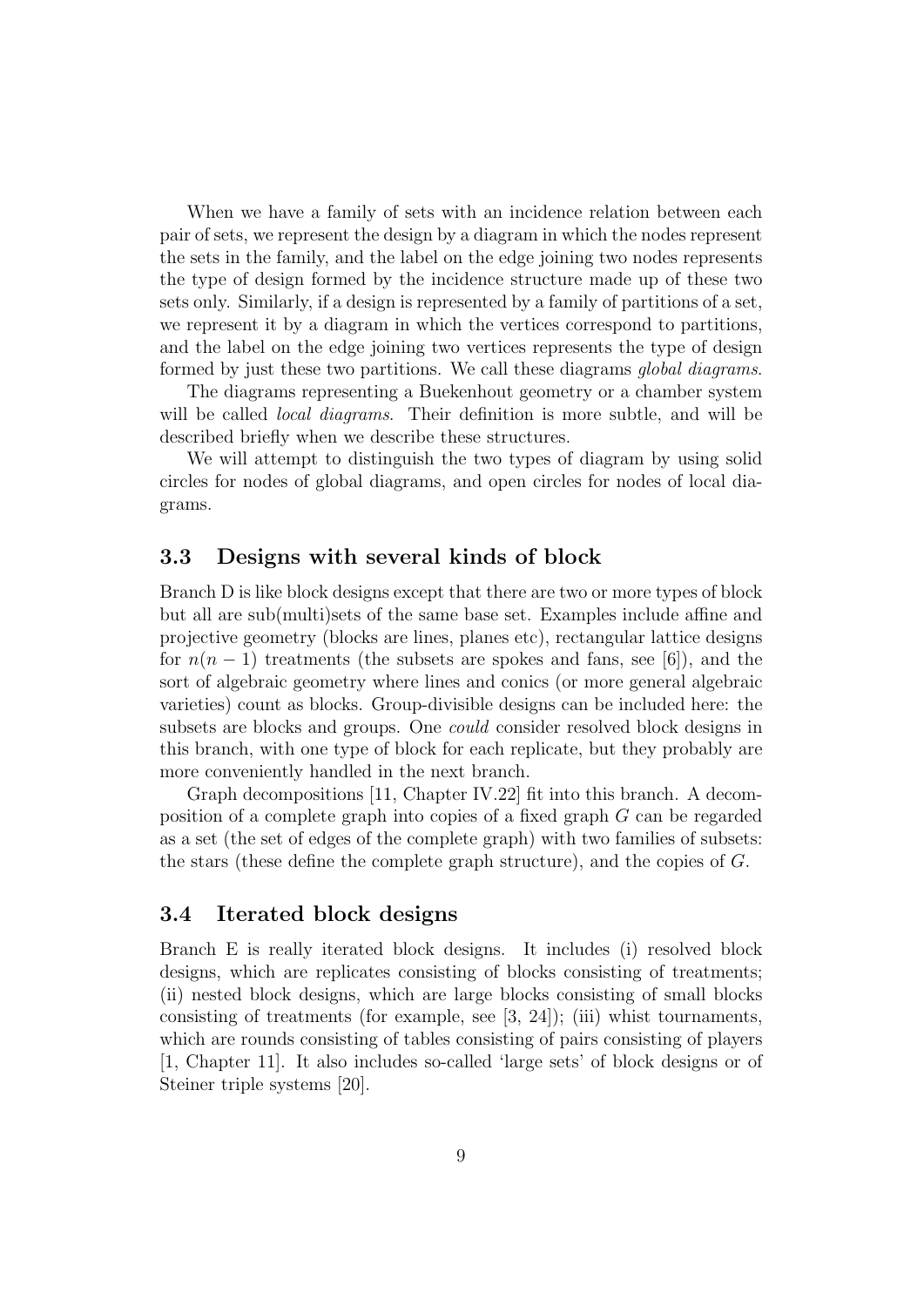#### 3.5 Geometries

Branch F includes Buekenhout geometries. A geometry, or Buekenhout geometry, consists of a set V of objects called varieties, a symmetric and reflexive *incidence relation*  $*$  on V, and a surjective type function from V to a finite set  $\Delta$  of types, satisfying several axioms introduced below. A flag is a set of varieties, any two of which are incident; it is called a transversal flag if it contains exactly one variety of each type. We require:

(G1) Any maximal flag is transversal.

(G2) Any non-maximal flag is contained in at least two maximaml flags.

Axiom (G1) implies that two vertices of the same type which are incident must be equal, and that the restriction of the type function to a flag is injective. We can think of a geometry as a multipartite graph (with a loop at each vertex), where the parts of the multipartition are labelled by types; a maximal clique contains one vertex of each type.

Let  $F$  be a flag. Its *type* is its image under the type function, and its cotype is the complement of the type (in  $\Delta$ ). The *residue* of F consists of all varieties not in  $F$  but incident with every member of  $F$ ; it is a geometry (satisfying  $(G1)$  and  $(G2)$ ) over the cotype of F. We call the cardinalities of the type and cotype the rank and corank of F respectively.

A geometry is connected if the corresponding multipartite graph is connected. A geometry is residually connected if the residue of any flag of corank at least 2 is connected. It is usual to require this:

(G3) The geometry is residually connected.

Now, for all distinct types i and j, let  $\mathcal{G}_{ij}$  be a class of rank 2 geometries (whose elements are called *points* and *blocks*), with the property that  $\mathcal{G}_{ii}$ consists of the duals of the geometries in  $\mathcal{G}_{ij}$ . A *diagram D* consists of the type set ∆ with an assignment of classes of rank 2 geometries to each pair of vertices subject to the above condition. Now a geometry is said to belong to the diagram D if the residue of any flag of cotype  $\{i, j\}$  belongs to  $\mathcal{G}_{ij}$ , when varieties of types  $i$  and  $j$  are identified with points and blocks respectively.

In this way, a diagram specifies local information about a geometry (the structure of rank 2 residues). These diagrams are "local" in the sense outlined earlier.

A diagram is a very concise way to exhibit axioms for a class of geometries. We illustrate with just two examples. We represent the class of geometries in which any point and block are incident by the absence of an edge between corresponding types; a single unadorned edge denotes a projective plane; and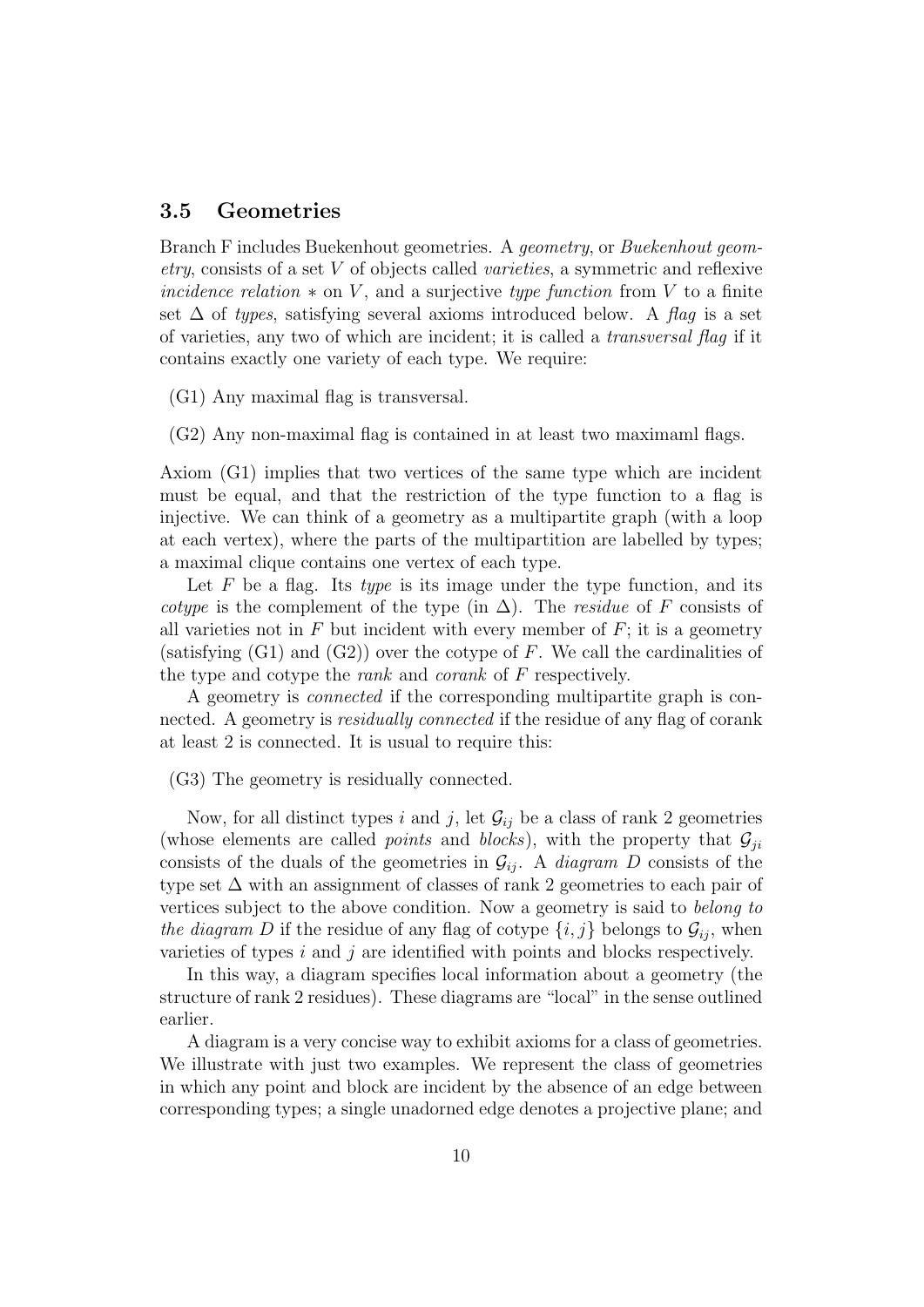an edge with label L denotes a linear space (with points represented by the left-hand vertex).

1. A geometry with diagram



is a projective space whose dimension is equal to the number of nodes.

2. A geometry with diagram

$$
\circ \xrightarrow{L} \circ \xrightarrow{L} \circ \cdots \circ \xrightarrow{L} \circ
$$

is the geometry of flats (closed subspaces) of a matroid with rank one greater than the number of nodes. In particular, perfect matroid designs [13] fit here.

We have seen that an incidence structure with two types of varieties can often be represented efficiently by taking blocks to be subsets of the set of points. This can sometimes be extended to geometries of higher rank. We select one type, and call the varieties of this type "points". The shadow of a variety is now the set of points incident with it. In some cases (including those in the above results, with points chosen to correspond to the left-hand end of the diagram), two varieties are incident if and only if the shadow of one is contained in the shadow of the other; so the geometry can be conveniently represented as several families of subsets of the point set.

Among the important classes of Buekenhout geometries are projective, affine and polar spaces [9].

Graph decompositions can also be treated here. A decomposition of a complete graph into copies of the graph  $G$  is a geometry with three types of varieties (vertices, edges and copies of  $G$ ) with the obvious incidence relations between them.

### 4 Designs with several factors

In Branch C each object consists of a set with three or more partitions on it. These are known as 'multi-factor designs' because statisticians use the word 'factor' for both partitions and functions. Hence it is possible for some factors to be equal as partitions even though their names are different.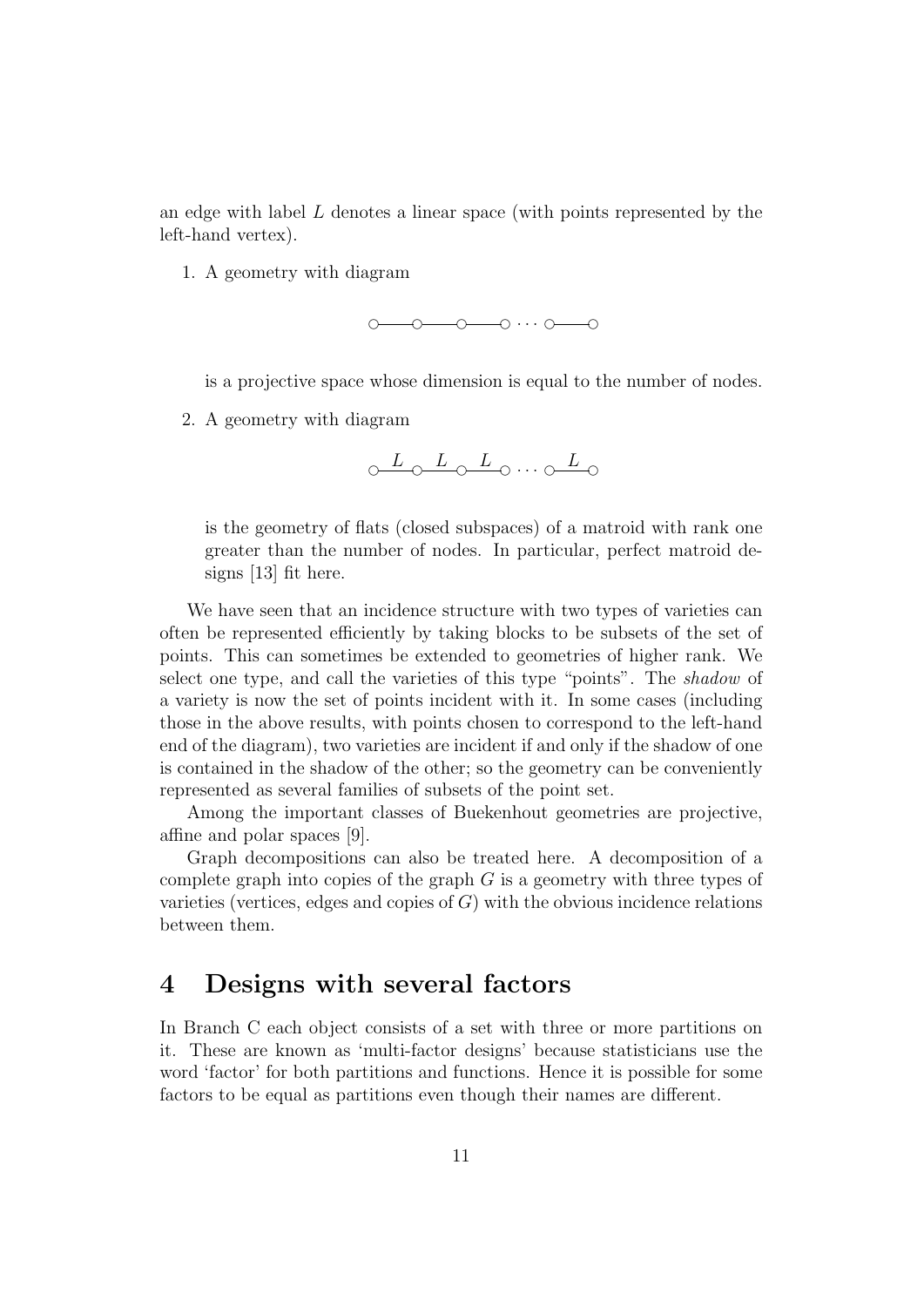#### 4.1 The partition lattice

A partition is called uniform if all its parts have the same size. Partition P nests partition  $Q$  if every part of  $Q$  is contained in a part of  $P$ . Given partitions P and Q, their supremum is the finest partition that nests both of them, and their infimum is the coarsest partition that is nested in both of them. There are two trivial partitions: the universal partition  $U$ , with a single part, and the *equality* partition  $E$ , whose parts are singletons.

For the purpose of this paper, we temporarily define a collection of partitions on a single set to be supreme if the supremum of any two is either the universal partition or included in the set, to be  $flat$  if the supremum of any two inequivalent ones is the universal partition, and to be nested if it is not flat but the supremum of any two partitions is the universal partition unless one is nested in the other.



Diagram C

Diagram C splits multifactor designs according to whether they are supreme or not. The two types are discussed further in Sections 4.2 and 4.4.

Many designs are defined by pairwise relations on the partitions. Some of these are shown diagrammatically in Table 1. Partition  $P$  is *orthogonal* to partition  $Q$  if their averaging matrices commute with each other; *strictly orthogonal* if they are orthogonal and their supremum is  $U$ . (Some authors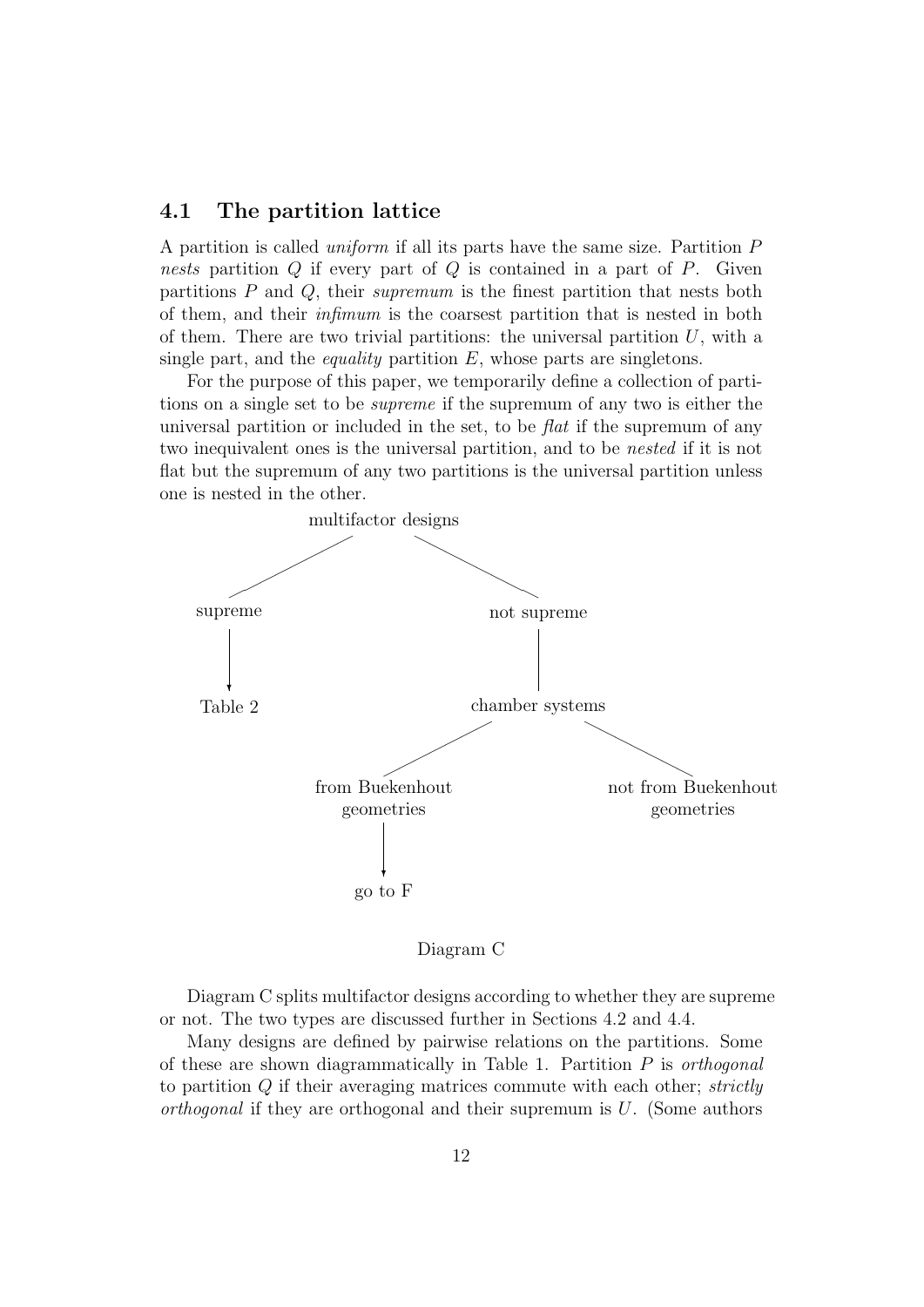call these 'geometrically orthogonal' and 'orthogonal' respectively.) Thus an orthogonal array of strength two is simply a collection of uniform partitions which are pairwise strictly orthogonal.

Other relations can be specified by properties of the block design defined by  $P$  and  $Q$  as in Section 2.1. Thus symmetric relations include orthogonality; strict orthogonality; having the incidence of a partial linear space (what a statistician calls a  $\{0, 1\}$ -design); having the incidence of a square balanced block design; and having the incidence of a generalized polygon. Non-symmetric relations include nesting (which is a special case of orthogonality) and non-square balanced block designs.



(b) non-symmetric relations

Table 1: Some relations between pairs of partitions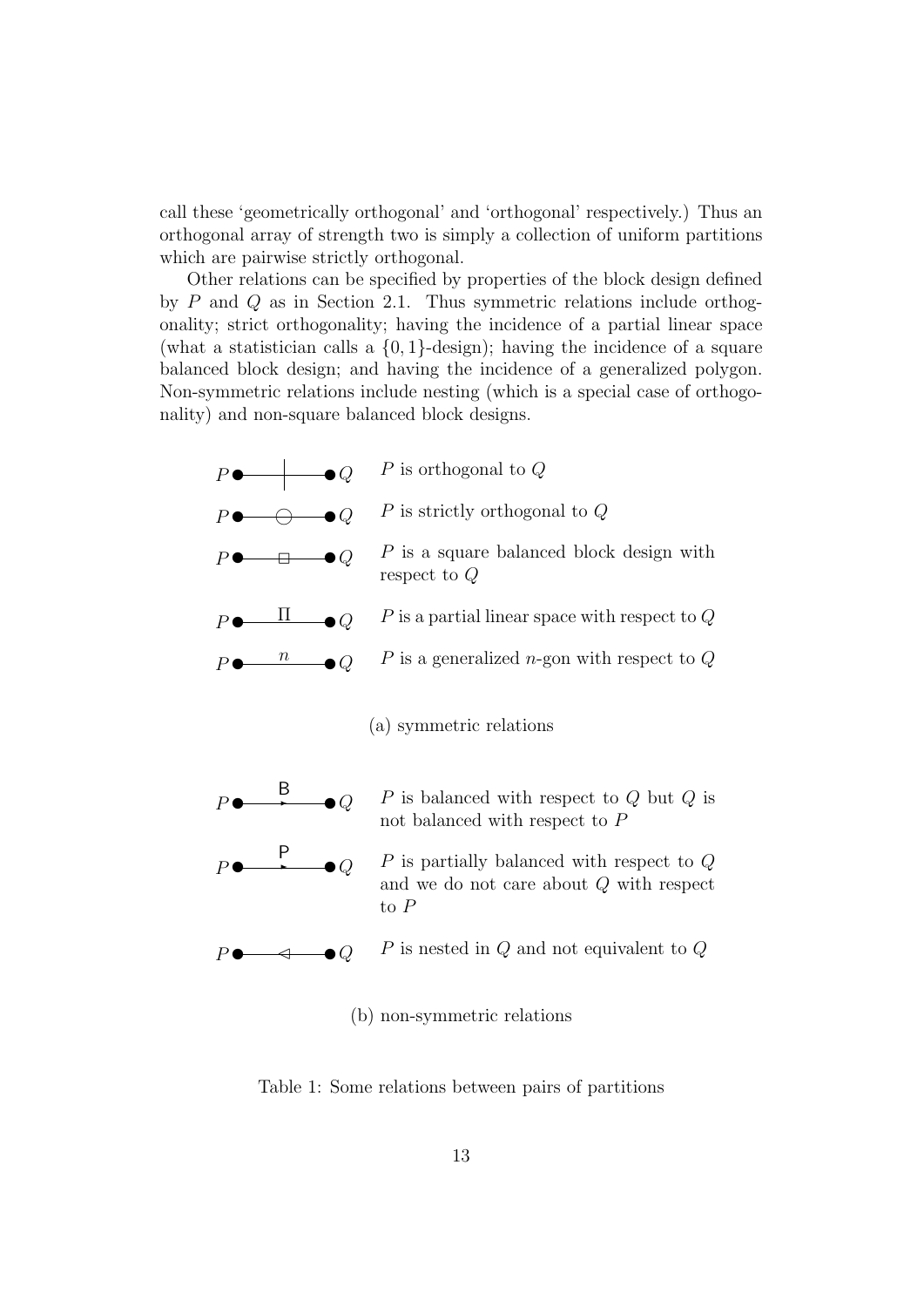#### 4.2 Chamber systems

In his ground-breaking work on geometry, Tits originally took a geometric approach like that later developed by Buekenhout, but switched later to an approach based on partitions, which we now describe.

A *chamber system* consists of a set  $\Omega$  of objects called *chambers*, and a finite collection  $\{\pi_i : i \in \Delta\}$  of non-trivial partitions of  $\Omega$ , having the properties

- (C1) the infimum of any two of the partitions  $\pi_i$  is the partition E into singletons;
- $(C2)$  the supremum of all the partitions is the partition U with a single part.

The second axiom is called chamber-connectedness.

The rank of the chamber system is  $|\Delta|$ .

Any geometry (in the sense of Buekenhout) gives rise to a chamber system as follows:

- the chambers are the maximal (transversal) flags;
- two maximal flags  $F$  and  $F'$  are *i*-adjacent (that is, lie in the same part of  $\pi_i$ ) if they contain the same varieties of each type  $i \neq i$ .

Chamber-connectedness of the chamber system implies connectedness of the geometry, and is implied by residual connectedness; neither of these implications reverses.

Not every chamber system comes from a geometry in this way. In a chamber system which does come from a (residually connected) geometry, two maximal flags share a variety of type  $i$  if and only if they are connected by a path using only adjacencies of types different from  $i$ . So we can identify varieties with connected components of this graph. Two varieties of different types are incident if and only if the corresponding connected components have non-empty intersection.

Now let L be a Latin square,  $\Omega$  the set of its cells, and let  $\pi_1$ ,  $\pi_2$  and  $π<sub>3</sub>$  be the partitions of  $Ω$  defined by 'same row', 'same column', and 'same symbol' respectively. Then  $(\Omega, \pi_1, \pi_2, \pi_3)$  is a chamber system. The graph formed by any two of these partitions is connected (it is a square grid), so it is not possible to construct varieties as connected components.

A chamber system of rank 2, however, does arise from a geometry. So we can say that a chamber system *belongs to the diagram*  $D$  if, for any two types  $i$ and j, every connected component of the graph formed by  $i$ - and j-adjacency belongs to the class  $\mathcal{G}_{ij}$  of rank 2 geometries (or chamber systems).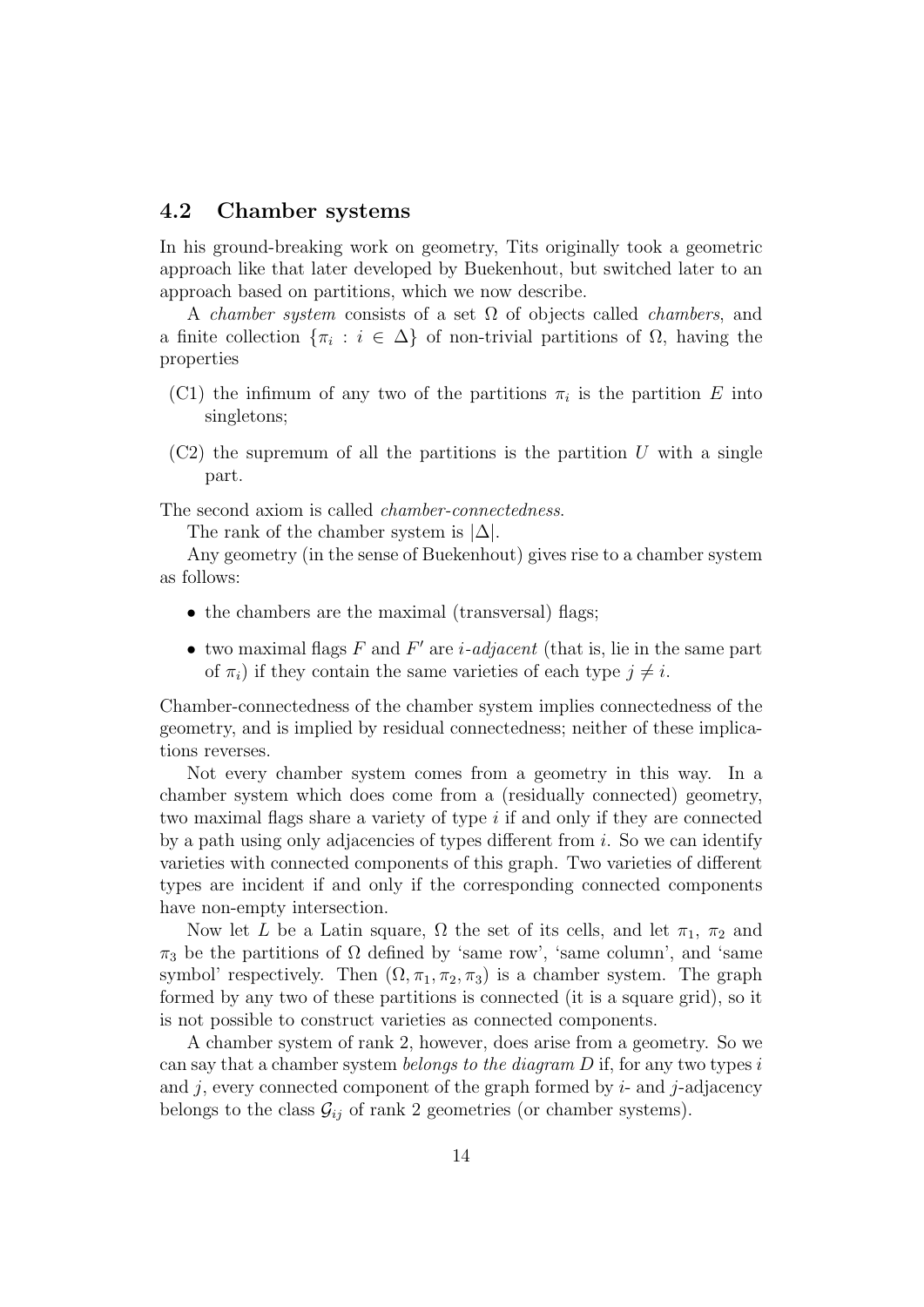Thus, a Latin square (as chamber system) belongs to the diagram consisting of three pairwise non-adjacent vertices.

We refrain from developing further the fascinating theory of geometries and chamber systems; see, for example, [26].

When a chamber system comes from a geometry, it is probably more efficient to consider it as such. (See the comments on Buekenhout geometries in the above discussion of Branch F.) For example, consider the 3-dimensional projective geometry of order 2: as a set of sets it has 15 points; as a geometry it has 65 varieties; and as a chamber system it has 315 chambers.

#### 4.3 Some common statistical designs

In a factorial design, the set of treatments is cross-classified by two or more factors, whose values specify the treatments uniquely. Classically, the treatments are identified with the elements of an Abelian group in such a way that the factors are the characters which canonically generate the dual group. Then a *confounded* factorial block design with replication 1 is specified by identifying the blocks with the cosets of a chosen subgroup: see [15].

In a fractional factorial design, not all of the potential treatments are applied, so the design is a subset of the treatments. Partitions which are equal on the chosen subset are said to be aliased. So-called regular fractions are those in which partitions of interest are either aliased or orthogonal to each other. An extreme case are the *Plackett–Burman* designs, in which the partitions given by the original treatment factors are uniform and pairwise strictly orthogonal, while any infima are ignored. Of course, these are the same as orthogonal arrays of strength two.

A resolved block design with r replicates can be considered as a family of r partitions of the set of treatments. When  $r = 2$ , this identifies the design with a smaller square design, as was fruitfully exploited in [34]. When the partitions are pairwise strictly orthogonal, the block design is affine resolved.

There are many experiments where the plots form a rectangle, either in space, as in a field experiment, or abstractly, as in a clinical trial, where the rows and columns are time-periods and patients respectively. Designs for such experiments are generally called row-column designs. Typically, the rows and columns are strictly orthogonal to each other, and treatments are allocated to plots to satisfy some conditions. The classic example is a Latin square, which is a special case of an orthogonal array of strength two. Some others are given in Section 4.4. More complex still are experiments in blocks where each block is a rectangle: these are called nested row-column designs.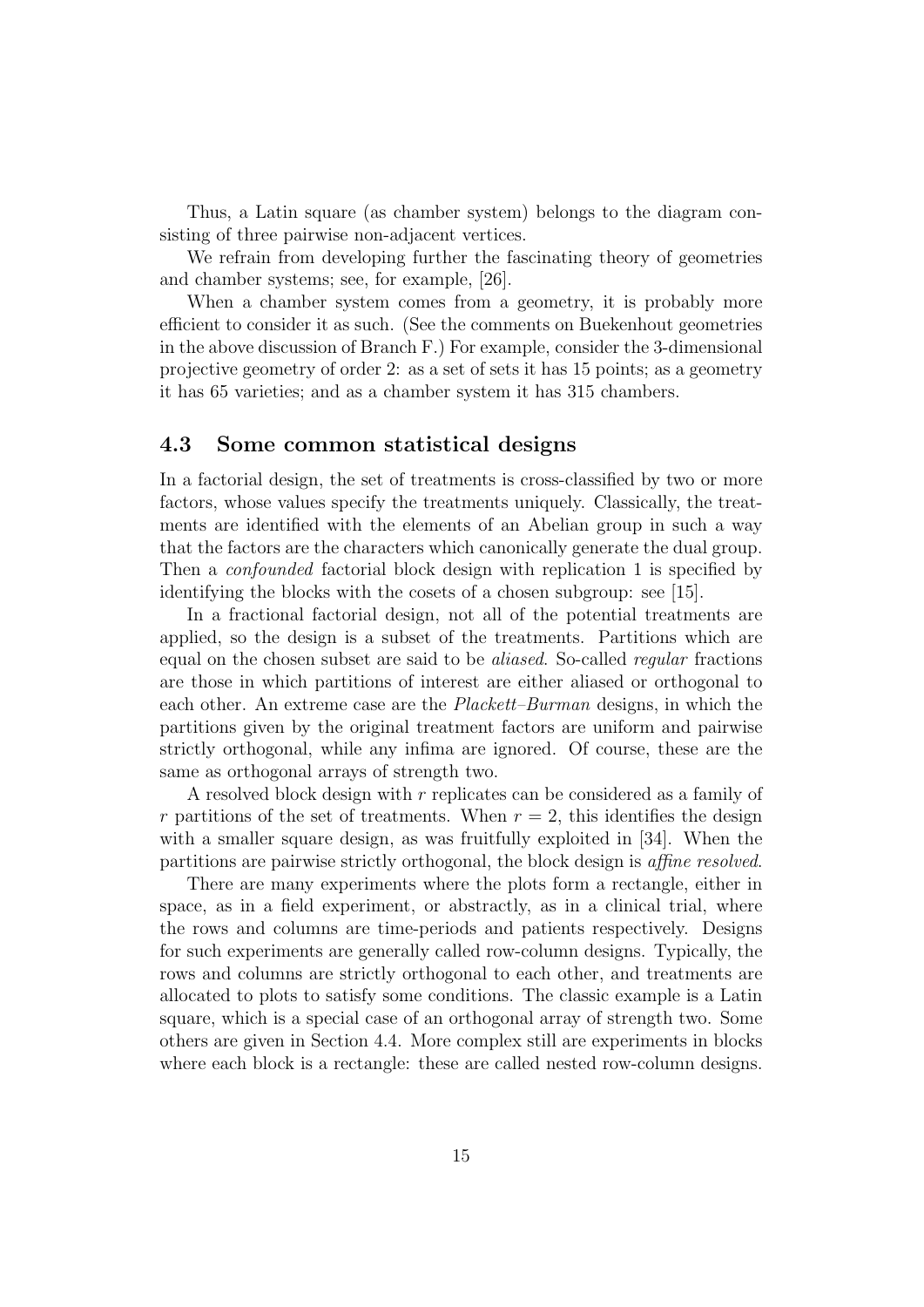### 4.4 Supreme designs

Supreme multi-factor designs are also local in the sense that pairwise relations between the partitions are required to hold only within each part of their supremum. However, because we require suprema to be in the set of listed partitions, we usually impose some conditions on these coarser partitions as well as on the finer ones.

|           | Flat                       | Nested          | Other                |
|-----------|----------------------------|-----------------|----------------------|
|           | of<br>orthogonal<br>arrays | SOMAs;          | orthogonal arrays of |
|           | strength $2$ ;             |                 | strength $\geq$ 3;   |
|           | semi-Latin squares;        | Howell designs; | split-plot designs;  |
| pairwise  | Plackett-Burman            | Room squares;   | confounded           |
|           | designs (possibly in       |                 | factorial designs;   |
|           | blocks);                   |                 |                      |
| relations | Youden squares;            | balanced        | regular fractional   |
|           |                            | tournament      | factorial designs;   |
|           |                            | designs         |                      |
|           | Youdenized square          |                 |                      |
|           | non-balanced IBDs;         |                 |                      |
| suffice   | double Youden              |                 |                      |
|           | rectangles;                |                 |                      |
|           | other designs in $2\,$     |                 |                      |
|           | rectangular replicates     |                 |                      |
|           | Preece triples;            |                 | nested block         |
|           |                            |                 | designs: go to $E$ ; |
| pairwise  | Freeman-Youden             |                 | other nested         |
|           | rectangles;                |                 | row-column           |
|           |                            |                 | designs;             |
| relations | triple arrays;             |                 | other fractional     |
|           |                            |                 | factorial designs    |
| do not    | other generally            |                 |                      |
|           | balanced row-column        |                 |                      |
|           | designs;                   |                 |                      |
| suffice   | designs in $r$             |                 |                      |
|           | rectangular replicates     |                 |                      |
|           | for $r\geq 3$              |                 |                      |

Table 2: Cross-classification of supreme multi-factor designs with uniform factors, showing some examples

Supreme multi-factor designs in which all partitions are uniform are cross-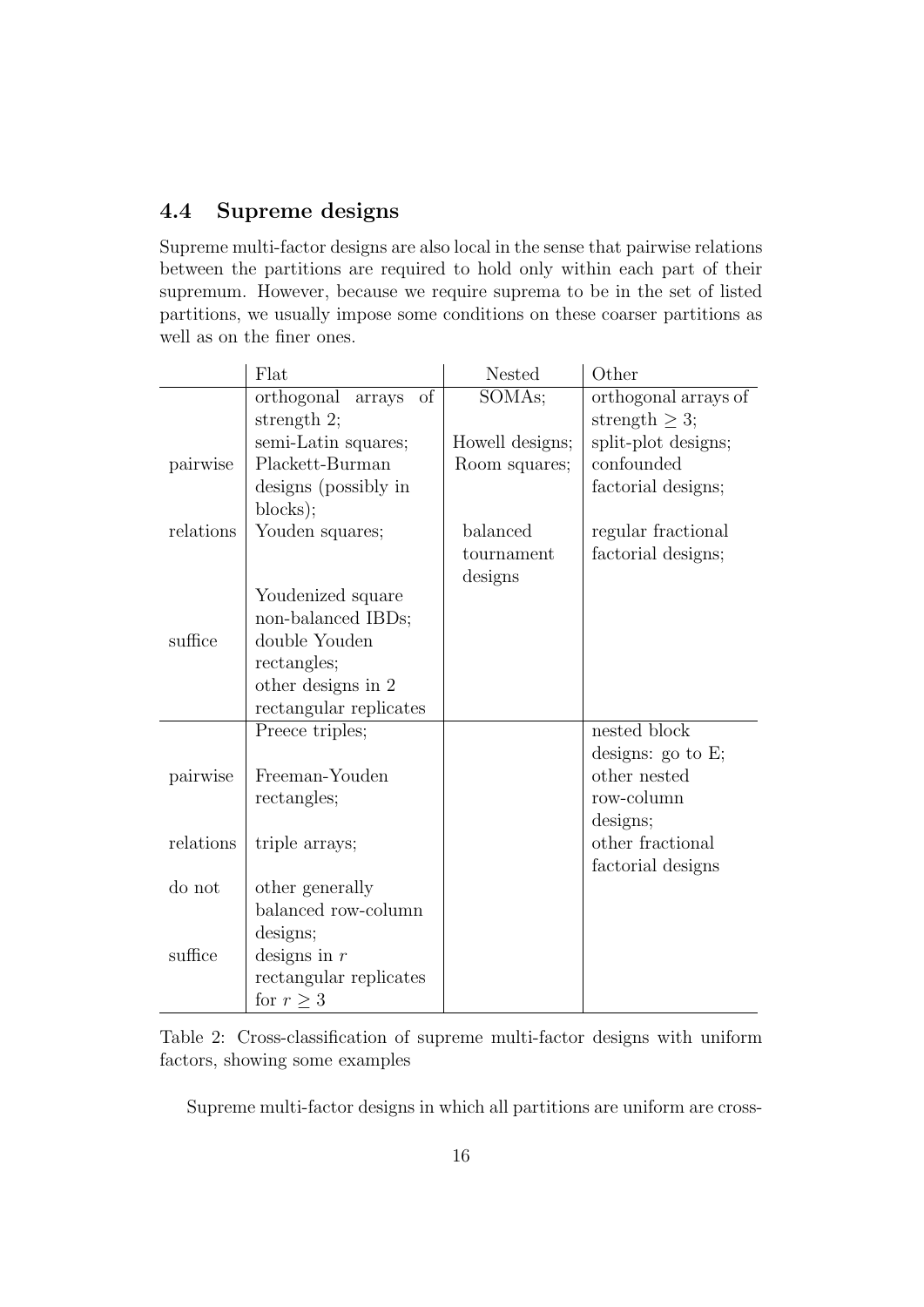classified in Table 2. One classification is into flat, nested and other. The second classification is by whether or not the structure can be defined by pairwise relations between the partitions.

So long as each partition is orthogonal to all the others, or to all but one of the others, the pairwise relations seem to be enough to define the design. Table 3 gives some examples.

An  $(n \times n)/k$  semi-Latin square [35] is an orthogonal array of strength two with three partitions: one has n rows of size  $nk$ , one has n columns of size nk, the third has nk letters of size n. A simple orthogonal multi-array (SOMA) is a semi-Latin square with an extra condition. Now we need to consider the infimum of the row partition and the column partition: call its parts cells. For a SOMA, the incidence of letters in cells is that of a partial linear space.

By Hall's Marriage Theorem, the plots of any square block design for b treatments replicated k times can be arranged as a  $b \times k$  rectangle: the rows are the blocks, and each treatment occurs once in each column. If the block design is balanced, this row-column design is called a Youden square [28], but any square block design can be 'Youdenized' in this way.

If the b treatments in a Youden square are Latin letters, it may be possible to superimpose  $k$  Greek letters so that they are strictly orthogonal to rows and to Latin letters and form a balanced non-binary block design with respect to columns. This is a double Youden rectangle [28].

Just as a resolved block design can be considered as a set of r partitions of the treatment set, a resolved design in two rectangular  $n \times m$  replicates can be considered as four partitions of the set of treatments: two with  $n$  parts of size m, two with m parts of size n. If each is strictly orthogonal to the two of the other kind, we have a useful generalization of a double Youden rectangle.

Room squares and Howell designs are like SOMAs except that some of the cells may be empty. In a Room square [1, Chapter 10], the incidence of letters in cells is that of a balanced block design with block size two. In a Howell design, it is that of a partial linear space with block size two. A balanced tournament design [1, Chapter 10] has n rows,  $2n - 1$  columns and all cells of size two. There are 2n letters. Letters are orthogonal to columns, and form a balanced incomplete-block design with cells. The incidence of letters in rows is a non-binary block design in which each row contains two letters once, the others twice.

Multi-factor designs which are neither supreme nor nested but in which every pair of partitions is orthogonal include split-plot designs, counfounded factorial designs and regular fractional factorial designs.

Sometimes the pairwise relations are enough to define the design even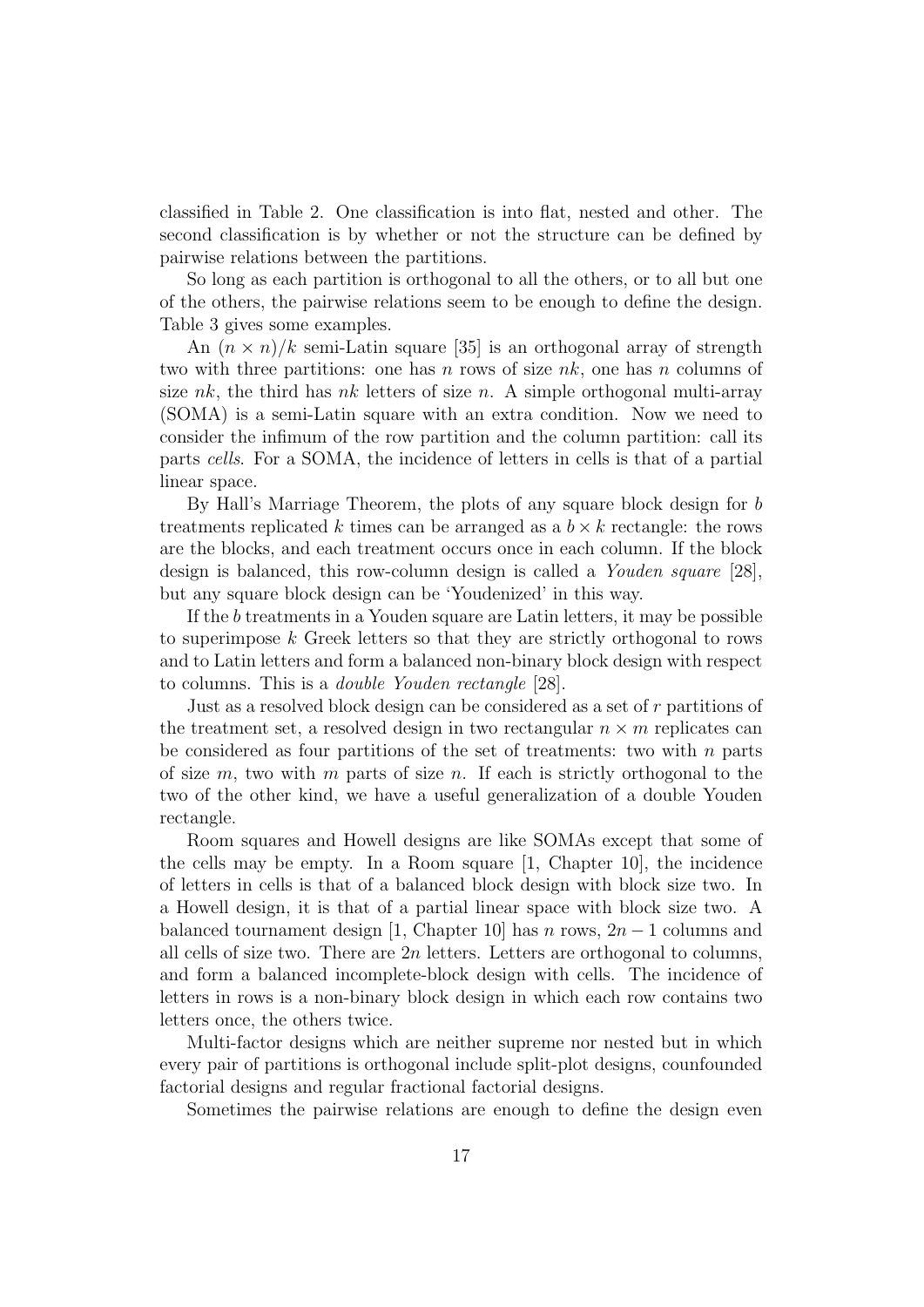

Table 3: Some designs defined by pairwise relations on uniform partitions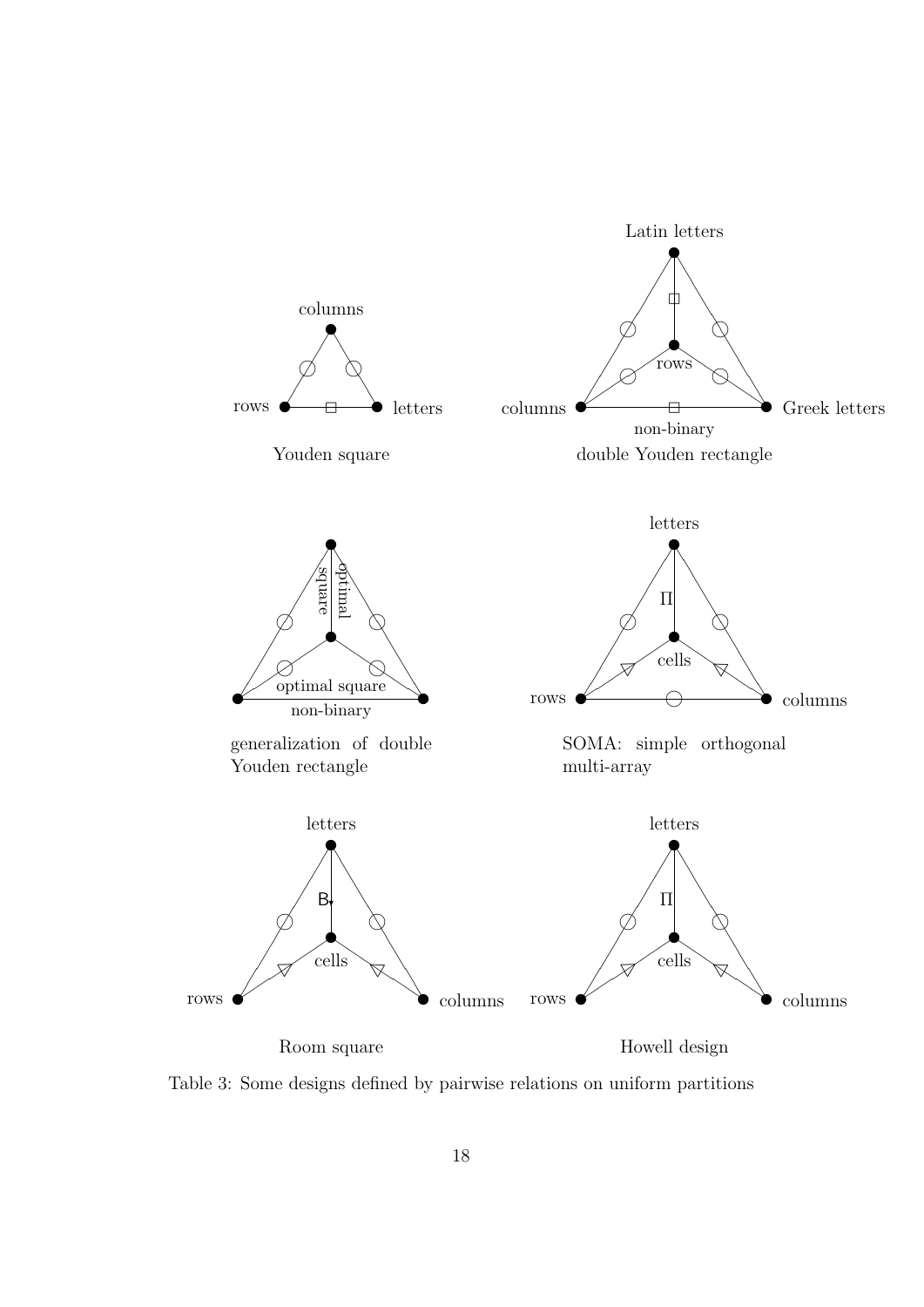without orthogonality. For example, partitions into  $n$  parts of size 2 are just 1-factors of the complete graph  $K_{2n}$ . If we insist that each pair of these have the incidence of a generalized n-gon, then any collection of  $2n - 1$  such partitions forms a perfect 1-factorizion of  $K_{2n}$ .

Otherwise,the pairwise conditions do not suffice. Statisticians need extra conditions such as 'general balance' [25] or 'adjusted orthogonality' [14] or 'overall balance' [27]. These are too technical to define here, but can all be expressed both in terms of incidence matrices and in terms of angles between subspaces. Table 4 gives some examples. If all but one of the partitions form a nested chain (as in nested block designs), it is probably more efficient to use the representation from Branch E.



with the extra condition of overall balance

Preece triple triple array



with the extra condition of adjusted orthogonality



with the extra condition of overall balance

Freeman-Youden rectangle

Table 4: Some designs defined by uniform partitions where the pairwise relations do not suffice

A Preece triple consists of three partitions with  $b$  parts of size  $k$ , each pair of which have the incidence of a square balanced incomplete-block design. The extra condition needed is 'overall balance'. If a partition with  $k$  parts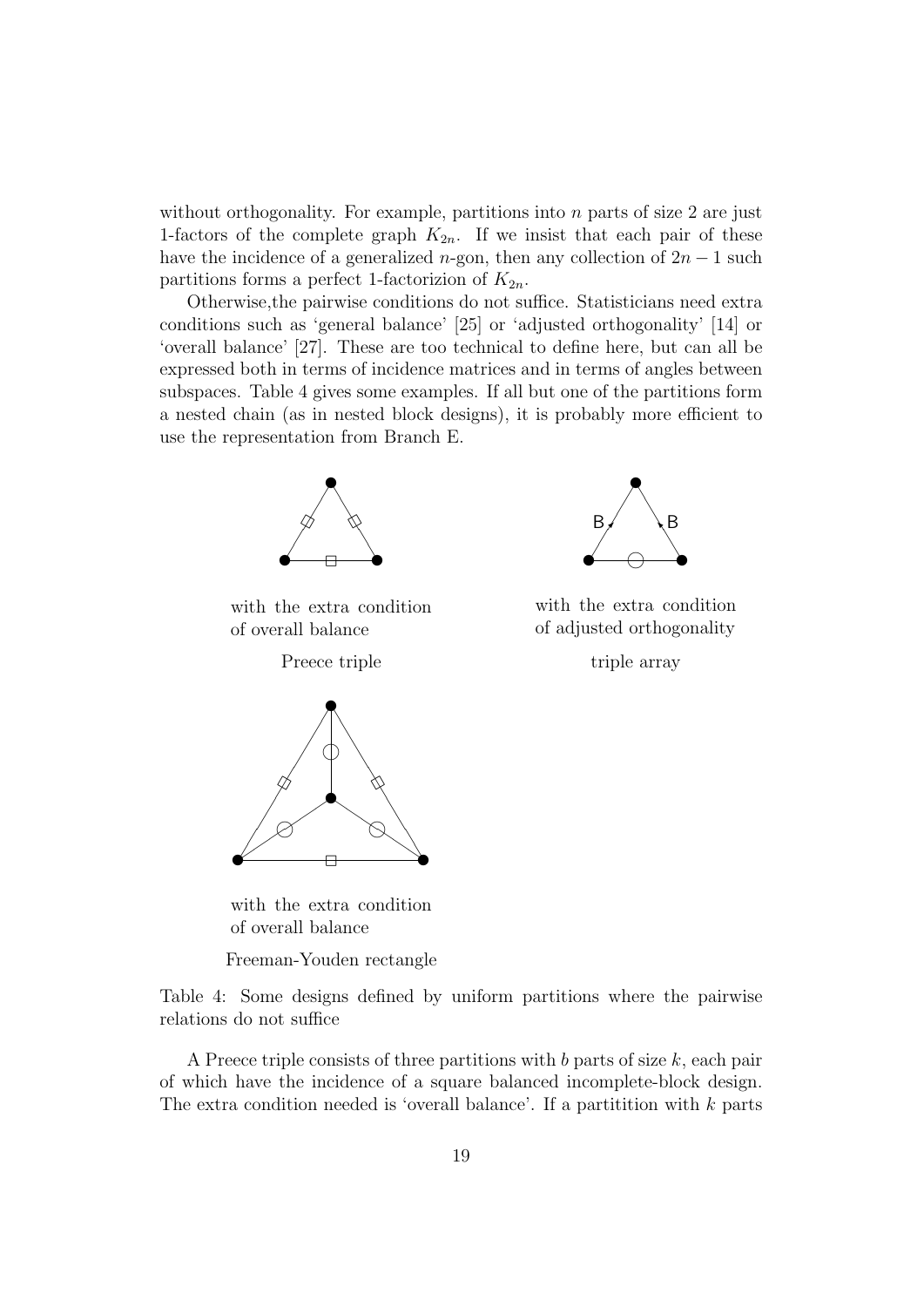of size b can be superimposed on a Preece triple, orthogonal to the three original partitions, we obtain a Freeman-Youden rectangle [29]. A triple array [23] is a row-column design in which both rows and columns form a balanced incomplete-block design with respect to letters. The extra condition needed here is 'adjusted orthogonality'.

### 5 Some further considerations

There is some extra structure that seems to be possible throughout, so we have not incorporated it in any one place. This might be structure within each part of a partition: for example, a directed or undirected circuit in each block (for the Oberwolfach problem or for one version of whist tournaments). It might be extra structure on the set of parts of a partition: for example, an association scheme on the treatments (for partially balanced designs in general). It might be extra structure that can only conveniently be described on the underlying set: for example, row and column neighbours in a square, or an association scheme on the set of plots.

A classification of designs needs to concern itself with structures that are not themselves designs. Most important, perhaps, are permutation groups, which arise as subgroups of the automorphism groups of designs. There has been considerable interest in, for example, block designs which are cyclic (admitting a transitive cyclic group of automorphisms) or 1-rotational (admitting a cyclic group fixing a point and transitive on the remainder). A large automorphism group enables the design to be presented more concisely: we can give generators for the group and a set of base blocks (orbit representatives for the blocks).

Partially balanced designs involve association schemes in a similar way. There is no concise description of an association scheme (again, unless it has a large automorphism group). The catalogue by Hanaki and Miyamoto [16] describes an association scheme by a matrix whose  $(i, j)$  entry is k if the pair  $\{i, j\}$  lies in the k<sup>th</sup> associate class.

Each type of design may be used in one or more ways. The appropriate concepts of 'same', of automorphism and of randomization will depend on the use. (For example, think of the five uses of a Latin square given in the Encyclopaedia of Design Theory [10].) Some authors regard different uses of a Latin square as being different designs.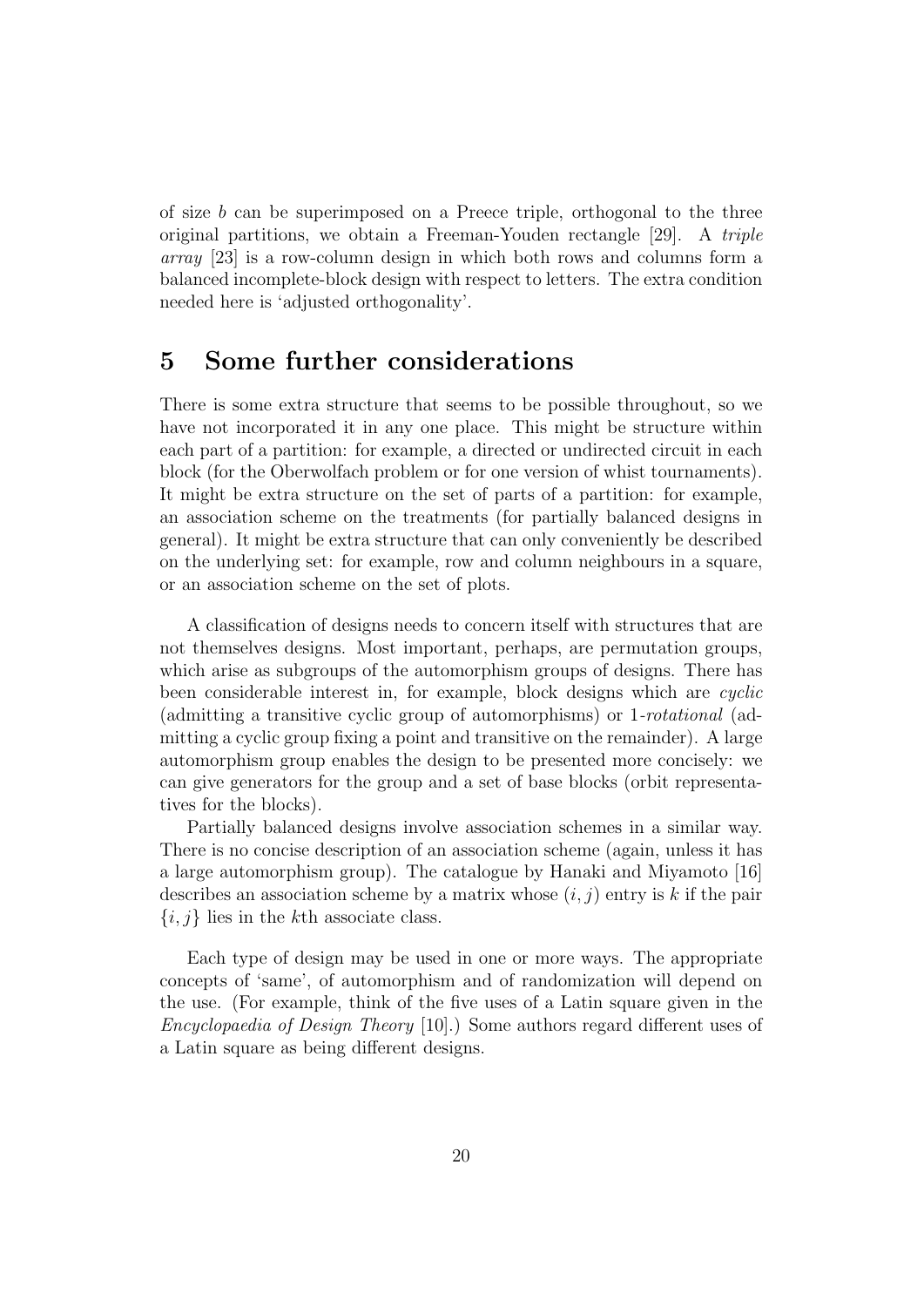## References

- [1] I. Anderson, Combinatorial Designs and Tournaments, Oxford University Press, Oxford, 1997.
- [2] A. C. Atkinson and A. N. Donev, Optimum Experimental Designs, Oxford University Press, Oxford, 1992.
- [3] R. A. Bailey, Choosing designs for nested blocks, Listy Biometryczne 36 (1999), 85–126.
- [4] R. A. Bailey, Association Schemes: Designed Experiments, Algebra and Combinatorics, Cambridge University Press, Cambridge, 2004.
- [5] R. A. Bailey, P. J. Cameron, P. Dobcs´anyi, J. P. Morgan and L. H. Soicher, Designs on the Web, Discrete Math. 306 (2006), 3014– 3027.
- [6] R. A. Bailey and T. P. Speed, Rectangular lattice designs: efficiency factors and analysis, Annals of Statistics 14 (1986), 874–895.
- [7] A. E. Brouwer and J. H. van Lint, Strongly regular graphs and partial geometries, in: Enumeration and Design, Academic Press, Toronto, 1984, pp. 85–122.
- [8] F. Buekenhout, Diagrams for geometries and groups, J. Combinatorial Theory (A)  $27$  (1979), 121–151.
- [9] P. J. Cameron, Projective and Polar Spaces, QMW Maths Notes 13, Queen Mary and Westfield College, London, 1991; second edition available at http://www.maths.qmul.ac.uk/~pjc/pps/
- [10] P. J. Cameron (editor), Encyclopaedia of Design Theory, http://designtheory.org/library/encyc/
- [11] C. J. Colbourn and J. H. Dinitz (editors), Handbook of Combinatorial Designs (1st edition), Chapman & Hall/CRC, 1996.
- [12] Design Theory Resource Server, http://designtheory.org/
- [13] M. Deza, Perfect matroid designs, in Matroid Applications (ed. N. White), pp. 54–72, Encyc. Math. Appl. 40, Cambridge University Press, 1992.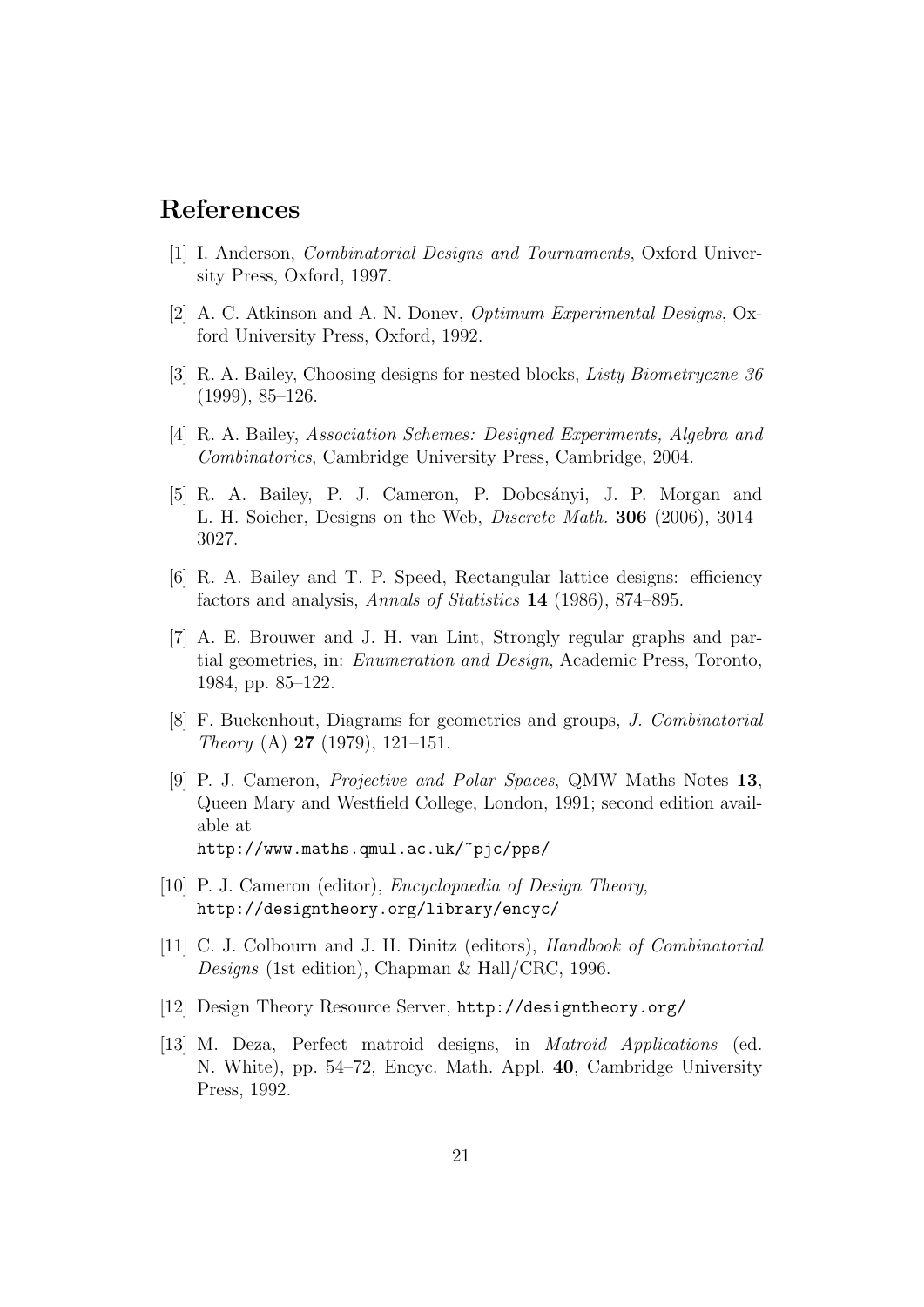- [14] J. A. Eccleston and K. G. Russell, Connectedness and orthogonality in multi-factor designs, Biometrika 62 (1975) 341–345.
- [15] R. A. Fisher, The theory of confounding in factorial experiments in relation to the theory of groups, Annals of Eugenenics 11 (1942), 341– 353.
- [16] A. Hanaki and I. Miyamoto, Classification of association schemes with small vertices, http://kissme.shinshu-u.ac.jp/as/
- [17] D. R. Hughes, Combinatorial analysis: t-designs and permutation groups, in Proceedings of the Symposium in Pure Mathematics 6, American Mathematical Society, Providence, Rhode Island, 1962, pp. 39–41.
- [18] D. R. Hughes and F. C. Piper, Design Theory, Cambridge University Press, Cambridge, 1985.
- [19] J. A. John and E. R. Williams, Cyclic and Computer-Generated Designs, Chapman and Hall, London, 1995.
- [20] G. B. Khosrovshahi and B. Tayfeh-Rezaie, Large sets of t-designs through partitionable sets: a survey, Discrete Math. 306 (2006), 2993– 3004.
- [21] La Jolla Covering Repository, http://www.ccrwest.org/cover.html
- [22] P. C. Li and G. H. J. van Rees, Lotto design tables, J. Combinatorial Designs 10 (2002), 335–359.
- [23] J. P. McSorley, N. C. K. Phillips, W. D. Wallis and J. L. Yucas, Double arrays, triple arrays and balanced grids, Designs, Codes and Cryptogra $phy$  35 (2005), 21–45.
- [24] J. P. Morgan, D. A. Preece and D. H. Rees, Nested balanced incomplete block designs, Discrete Mathematics 231 (2001), 351–389.
- [25] J. A. Nelder, The combination of information in generally balanced designs, Journal of the Royal Statistical Society, Series B 30 (1968), 303– 311.
- [26] A. Pasini, Diagram Geometries, Oxford University Press, Oxford, 1994.
- [27] D. A. Preece, Non-orthogonal Graeco-Latin designs, in Combinatorial Mathematics IV (eds. L. R. A. Casse and W. D. Wallis), Lecture Notes in Mathematics 560, Springer, Berlin, 1976, pp. 7–26.